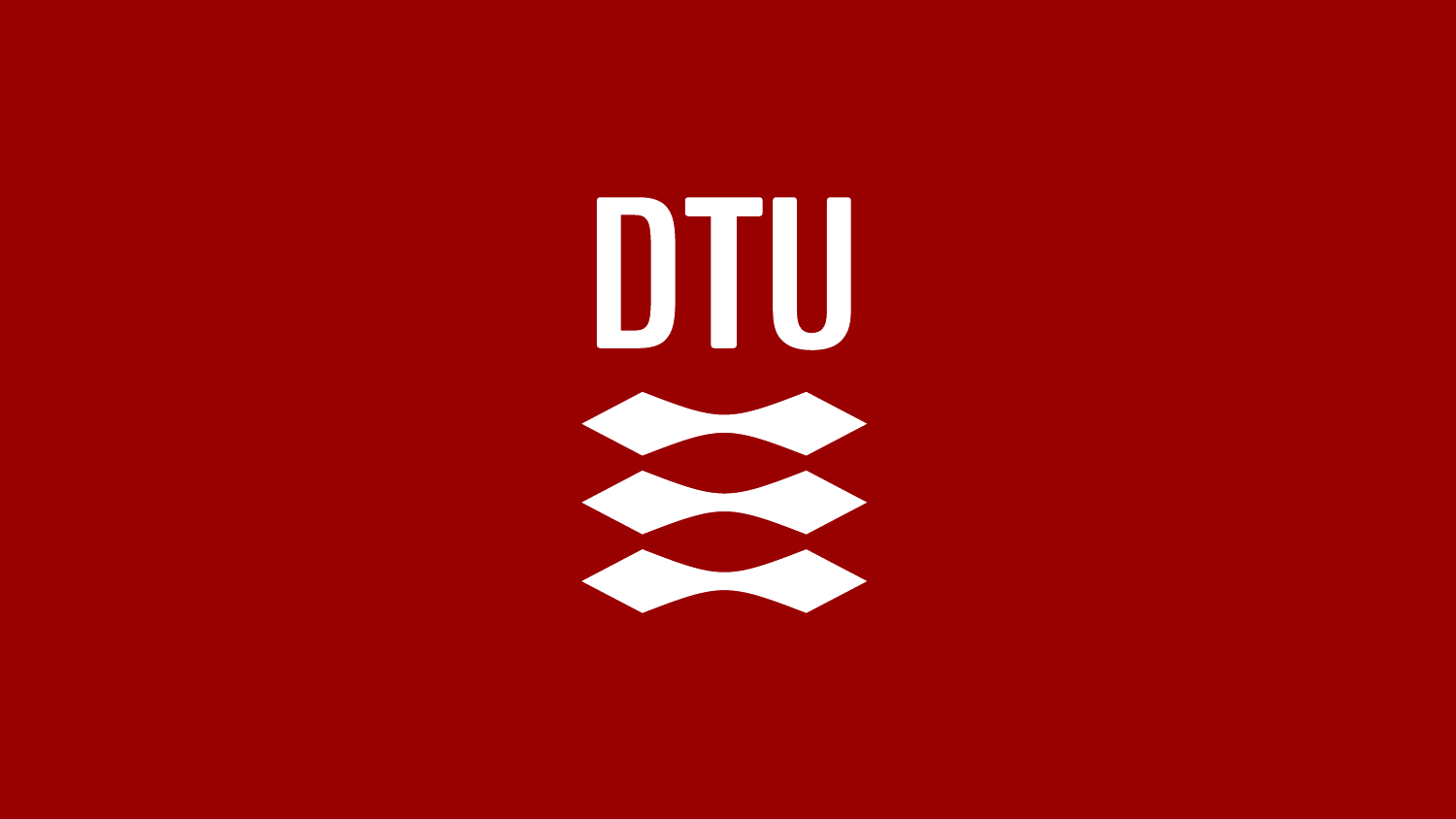

# **Reflexions on future development and challenges of Risk-Benefit**

Parma Summer School June 11-13 2019 Morten Poulsen, Head of research group Research Group for Risk-Benefit Assessment National Food Institute, Technical University of Denmark morp@food.dtu.dk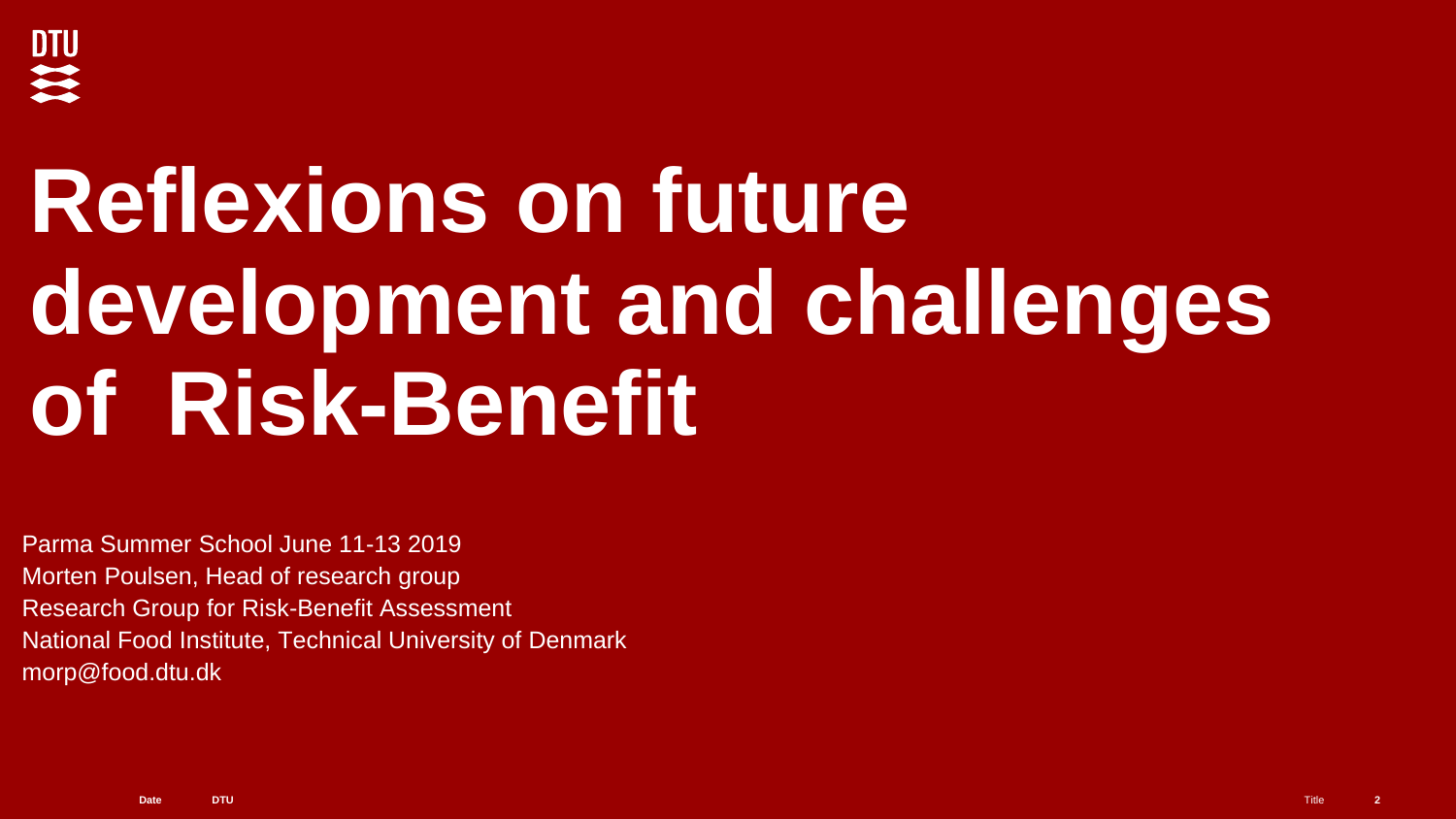#### **Outline**

- 1. Status of RBA
- 2. Challenges
- 3. Future developments
- 4. Take-home message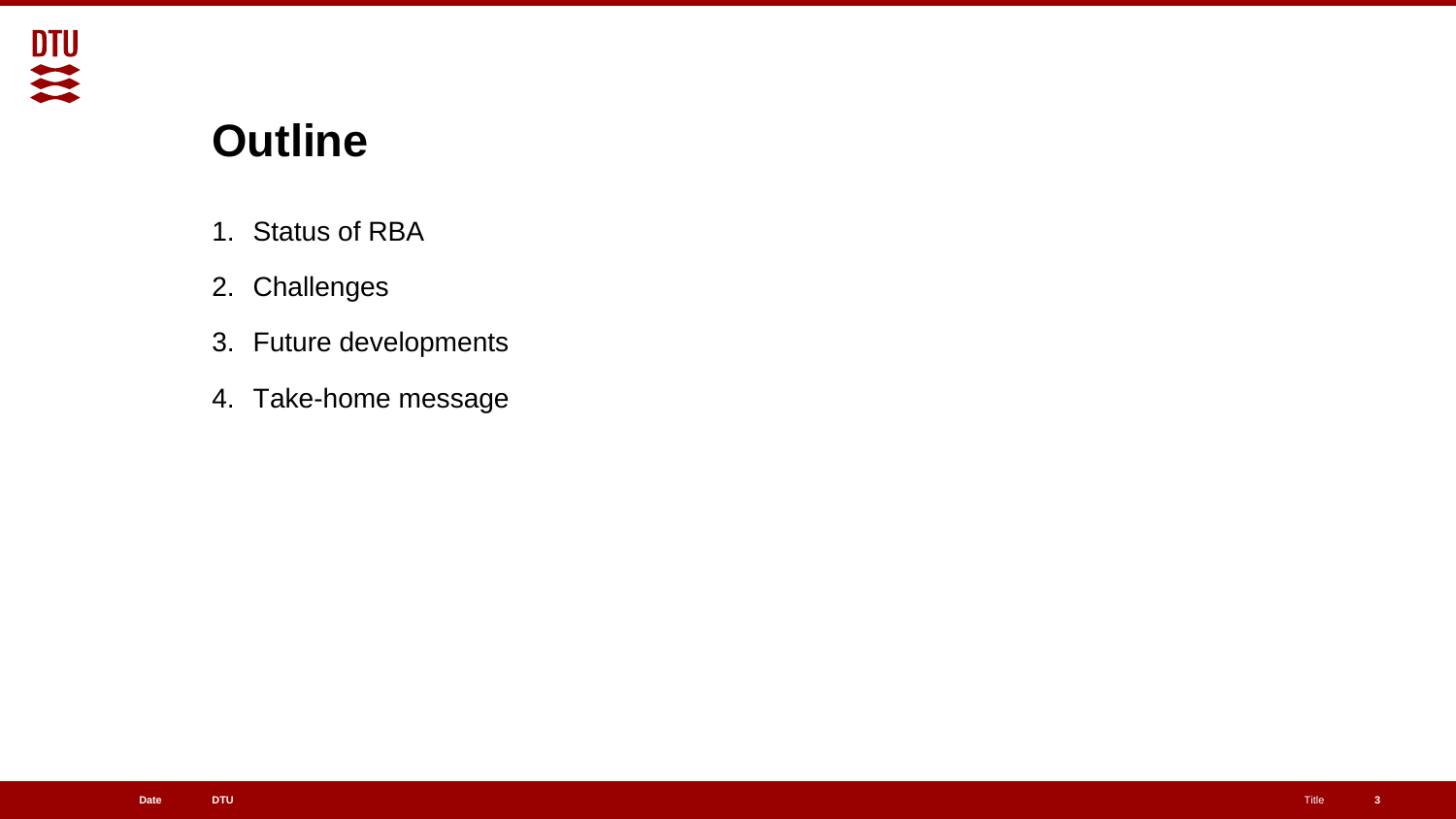

#### **Risk-benefit assessment**

Can be common sense…

But sometims more complicated than that!

**4**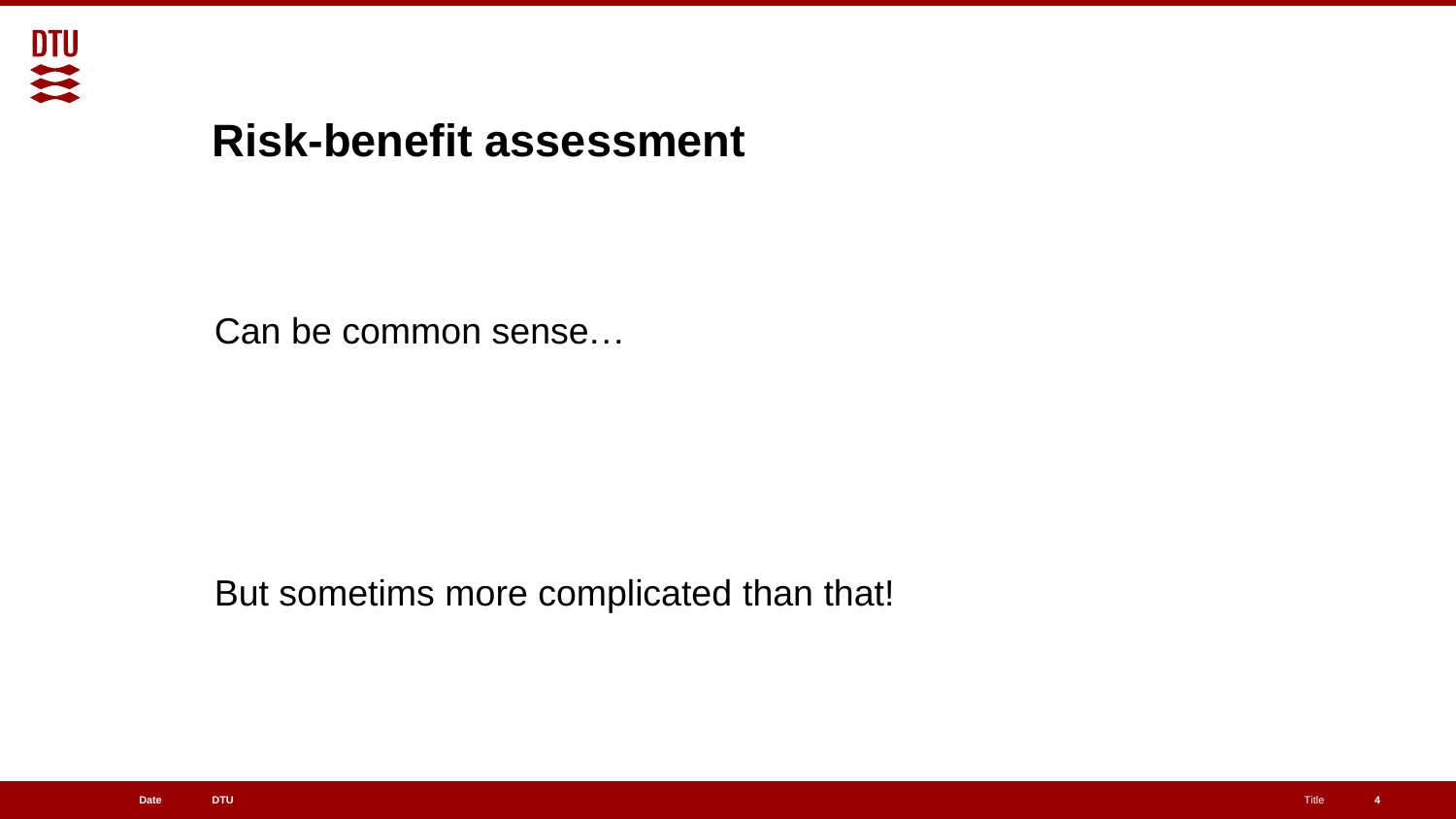

## **RBA status Today**

We can do it!

Models and methods has been developed

More case studies needed to tackle present and future challenges

Lack of data and too many data!

Good international network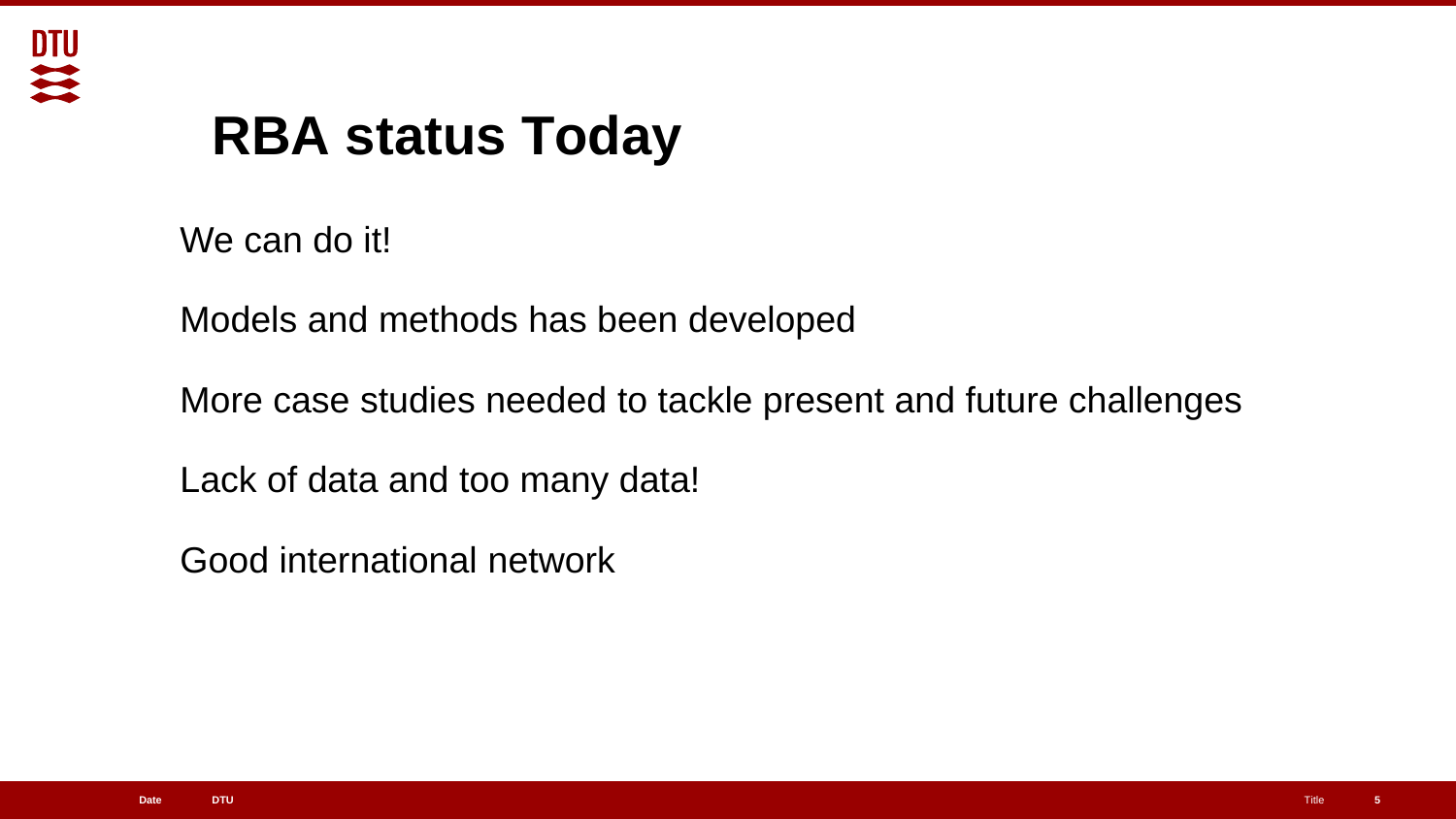

#### **RBAs are performed to…**

- …provide the public or authorities with information on the health impact of (current or future) dietary choices
- …evaluate proposed interventions
- The aim of any RBA is stated and reflected in the problem definition (or Terms of Reference) EFSA (2010)
- The RB problem must be formulated in close collaboration with the stakeholder (e.g. risk-benefit manager)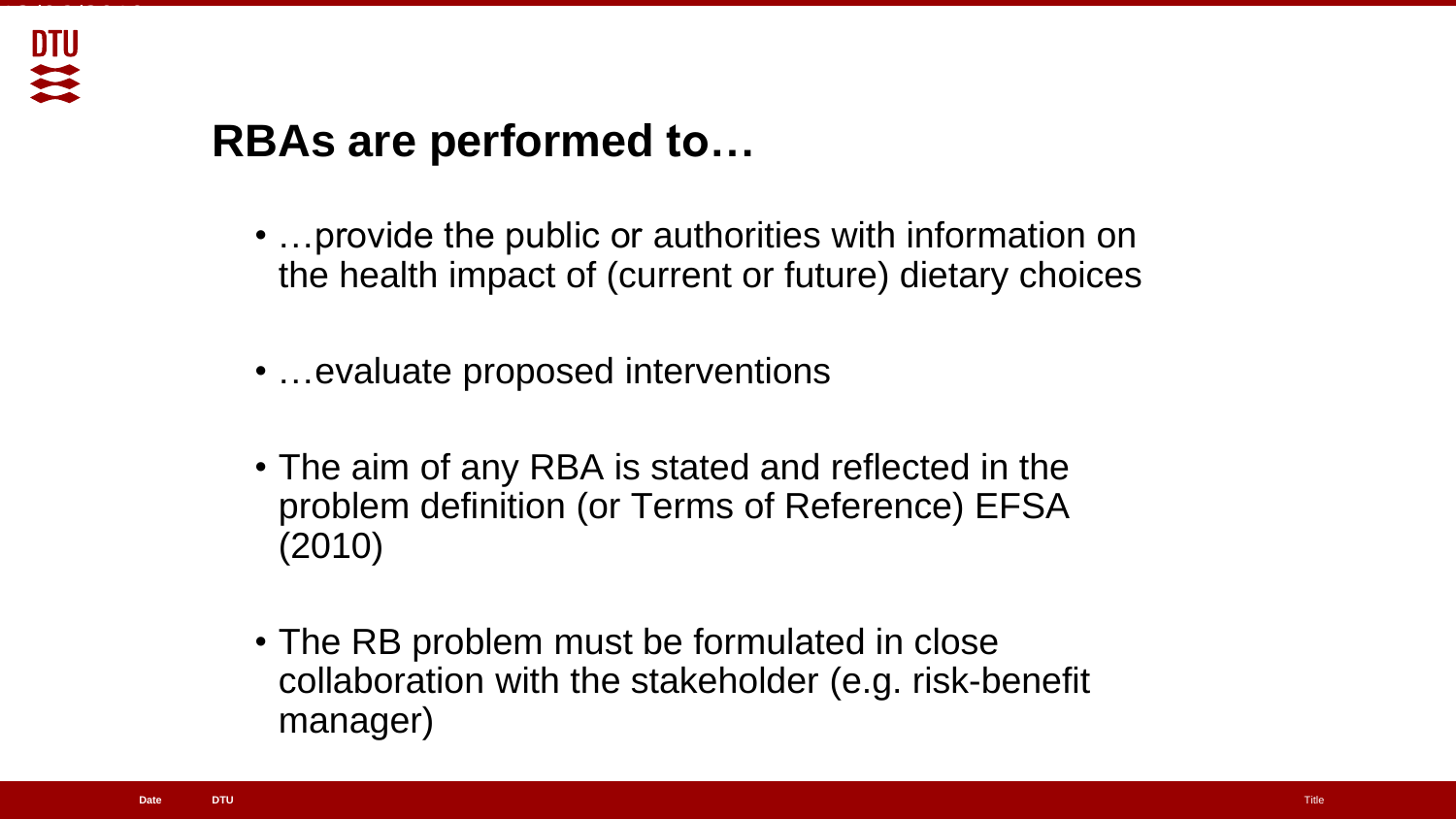

#### **RBA status**

Health effect identification and selection is probably the most timeconsuming step in RBA

… But probably the most important!

Multiple frameworks available within the individual fields, but no clear-cut guidance available for evidence integration in RBA

Almost impossible to perform perfectly – and therefore be transparent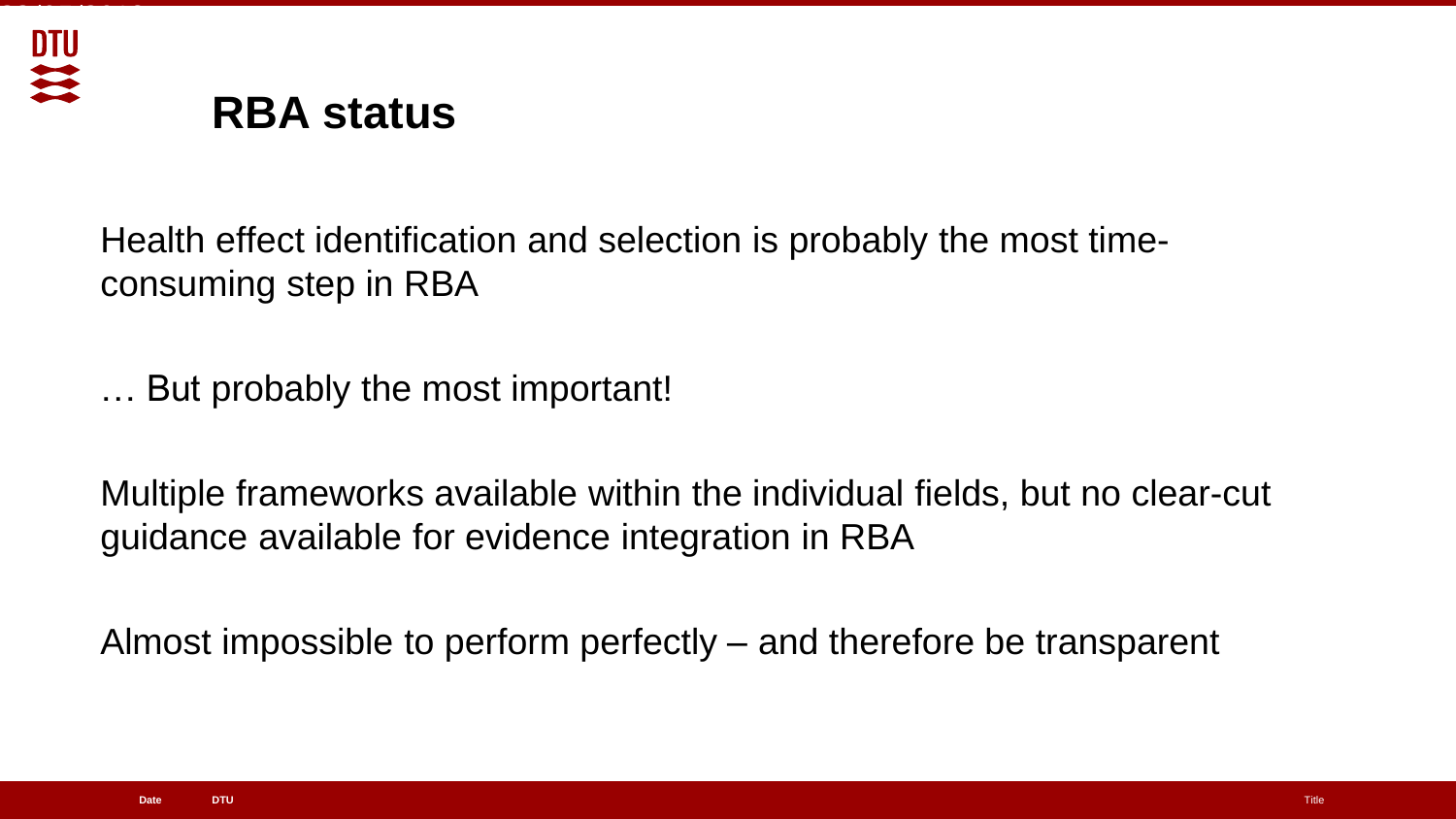## **Risk-benefit assessment is a powerful tool…**

**…BUT** there is a challenge of comparing risks and benefits:

- Risk assessment and benefit assessment are different by nature
- Risk should be prevented
	- –Conservative estimates
	- –Worst case scenarios
	- –Precautionary principle
- Benefits should be proven

**DTU** 

 $\mathbf{u}$ 

**8**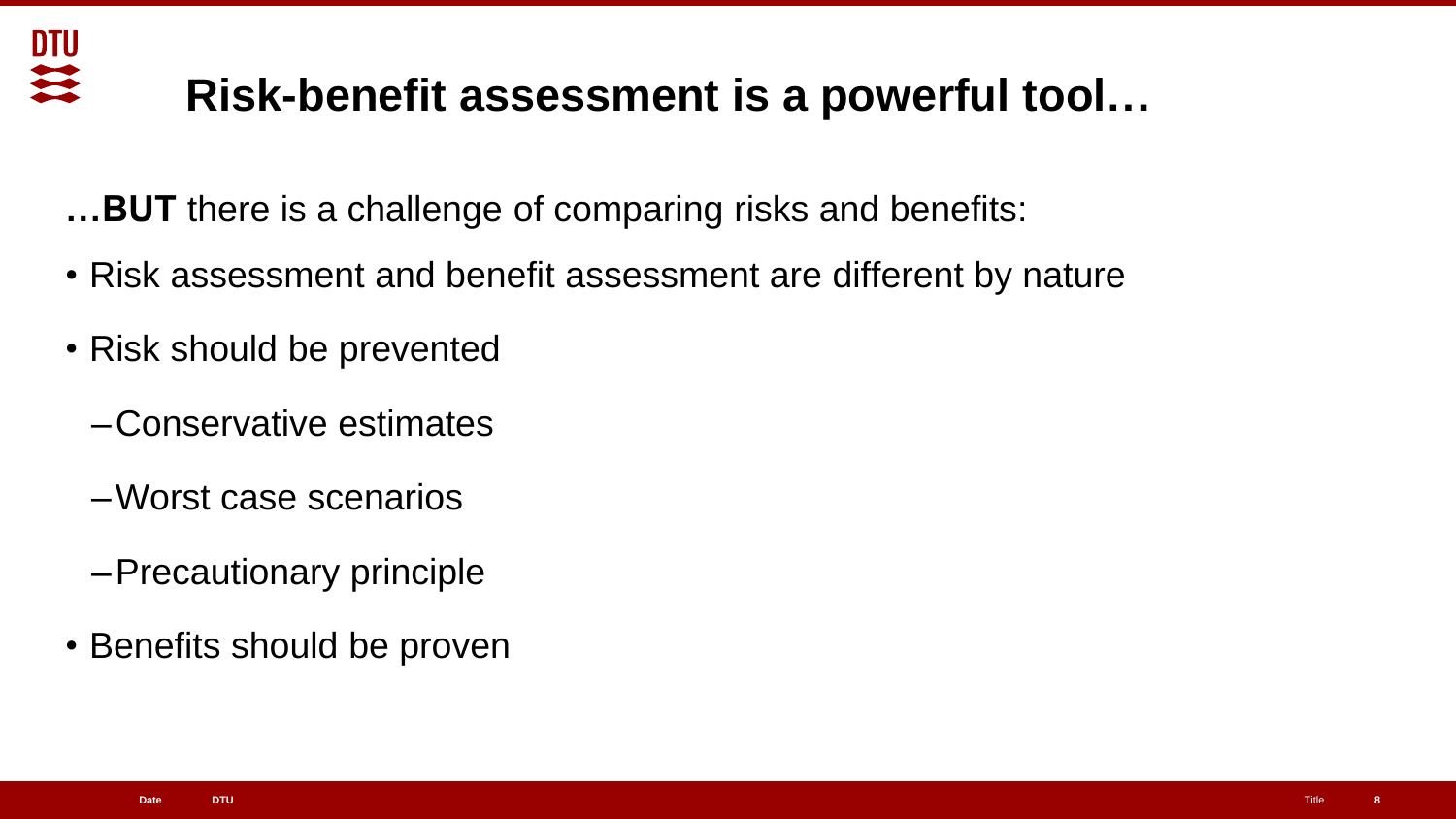

### RBA vs RA

Risk and benefit assessment has been known for a long time,

but Risk-benefit assessment (RBA) is something different

*The purpose of a Risk Assessment of chemicals is to provide evidence to ensure a high level of protection of human health - conservative, worst case* 

*Burden of foodborne chemicals provide evidence of the current impact that exposure to a given chemical has on public health*

**9**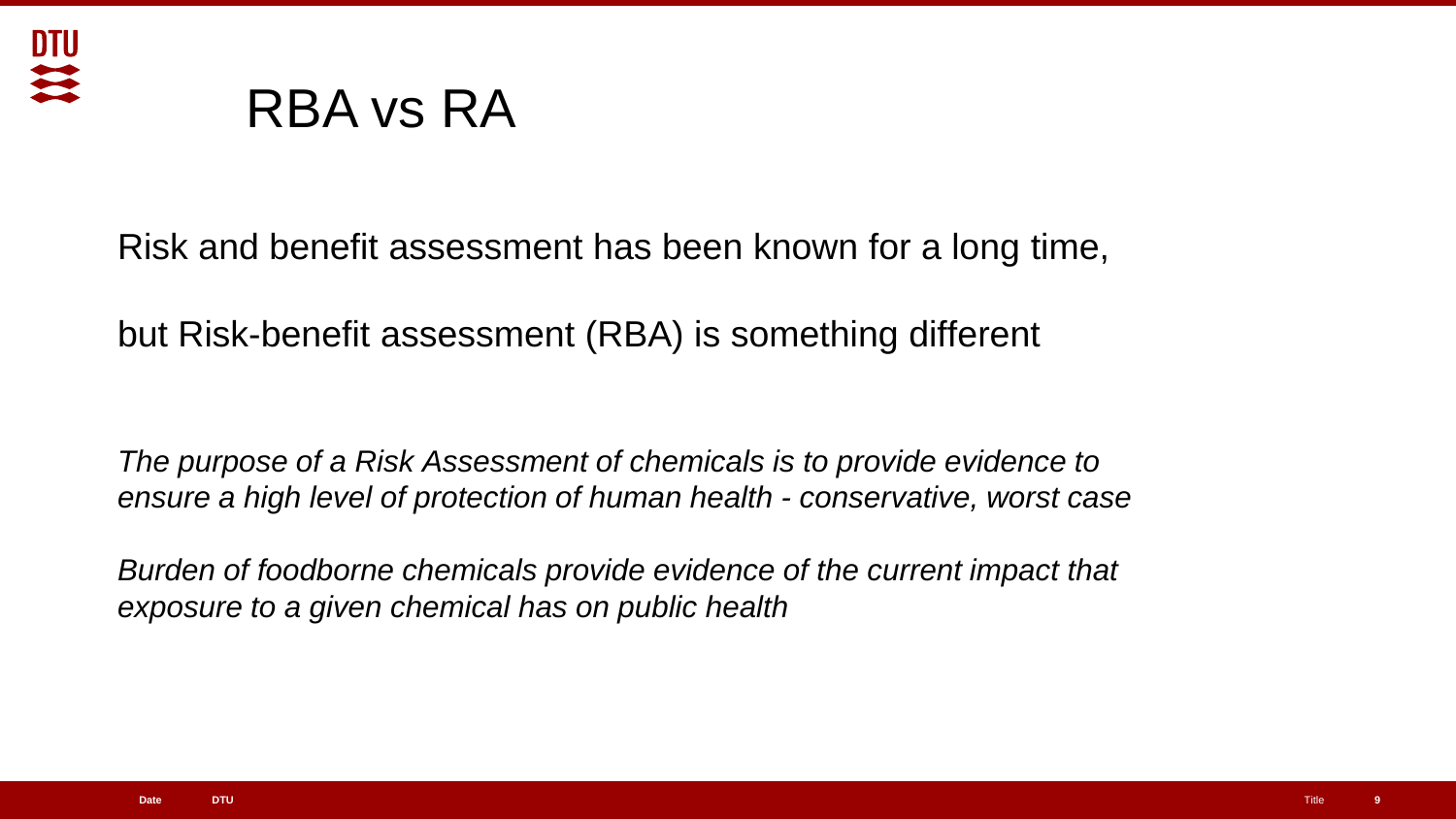#### **Workshop Report**

**Risk-Benefit Assessment Expert Workshop** Copenhagen, May 2017



DTU Food National Food Institute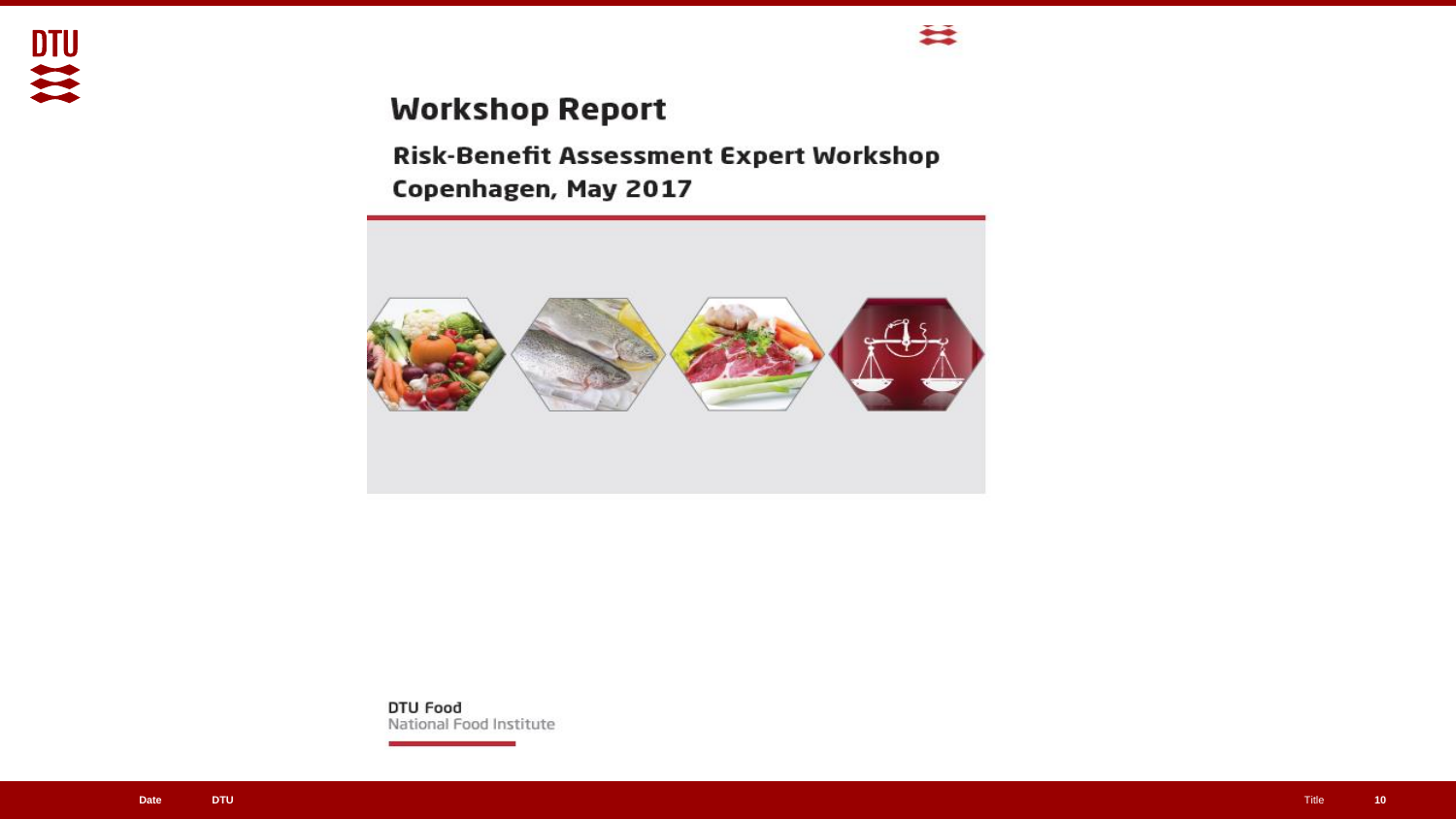#### Food Research International xxx (xxxx) xxx-xxx



Review

Risk Benefit Assessment of foods: Key findings from an international workshop

Sara M. Pires<sup>a,\*</sup>, Géraldine Boué<sup>b</sup>, Alan Boobis<sup>c</sup>, Hanna Eneroth<sup>d</sup>, Jeljer Hoekstra<sup>e</sup>, Jeanne-Marie Membré<sup>b</sup>, Inez Maria Persson<sup>a</sup>, Morten Poulsen<sup>a</sup>, Juliana Ruzante<sup>f</sup>, Jacob van Klaveren<sup>a, e</sup>, Sofie T. Thomsen<sup>a</sup>, Maarten J. Nauta<sup>a</sup>

<sup>a</sup> Division of Diet, Disease Prevention and Toxicology, National Food Institute, Technical University of Denmark, Lyngby, Denmark

<sup>b</sup> SECALIM, INRA, Oniris, Université Bretagne Loire, Nantes, France

<sup>c</sup> Faculty of Medicine, Department of Medicine, Imperial College London, United Kingdom

<sup>d</sup> Department of Risk Benefit Assessment, The National Food Agency, Uppsala, Sweden

<sup>e</sup> National Institute for Public Health and the Environment, Bilthoven, The Netherlands

<sup>f</sup> RTI International, Research Triangle Park, North Carolina, United States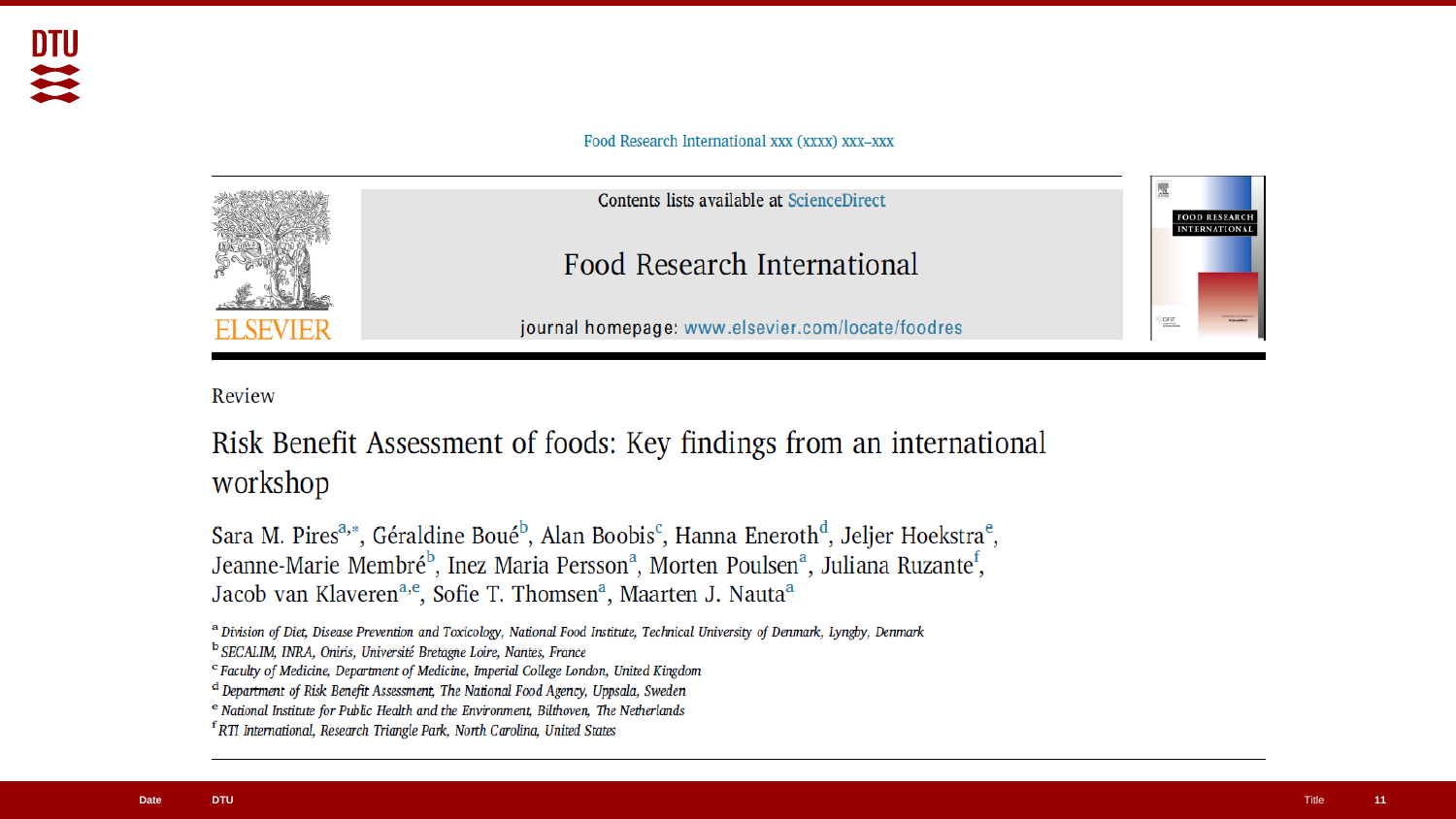



Contents lists available at ScienceDirect

Trends in Food Science & Technology

journal homepage: www.elsevier.com/locate/tifs



Review

Meeting the challenges in the development of risk-benefit assessment of foods



Maarten J. Nauta\*, Rikke Andersen, Kirsten Pilegaard, Sara M. Pires, Gitte Ravn-Haren, Inge Tetens, Morten Poulsen

Research Group for Risk-Benefit, National Food Institute, Technical University of Denmark (DTU), Kemitorvet, 2800 Kgs. Lyngby, Denmark

#### **ABSTRACT**

Background: Risk-benefit assessment (RBA) of foods aims to assess the combined negative and positive health effects associated with food intake. RBAs integrate chemical and microbiological risk assessment with risk and benefit assessment in nutrition.

Scope and Approach: Based on the past experiences and the methodological differences between the underlying research disciplines, this paper aims to describe the recent progress in RBAs, identifying the key challenges that need to be addressed for further development, and making suggestions for meeting these challenges.

Key Findings and Conclusions: Ten specific challenges are identified and discussed. They include the variety of different definitions and terminologies used in the underlying research disciplines, the differences between the "bottom-up" and the "top-down" approaches and the need for clear risk-benefit questions. The frequent lack of data and knowledge with their consequential uncertainties is considered, as well as the imbalance in the level of scientific evidence associated with health risks and benefits. The challenges that are consequential to the need of considering substitution issues are discussed, as are those related to the inclusion of microbiological hazards. Further challenges include the choice of the integrative health metrics and the potential scope of RBAs, which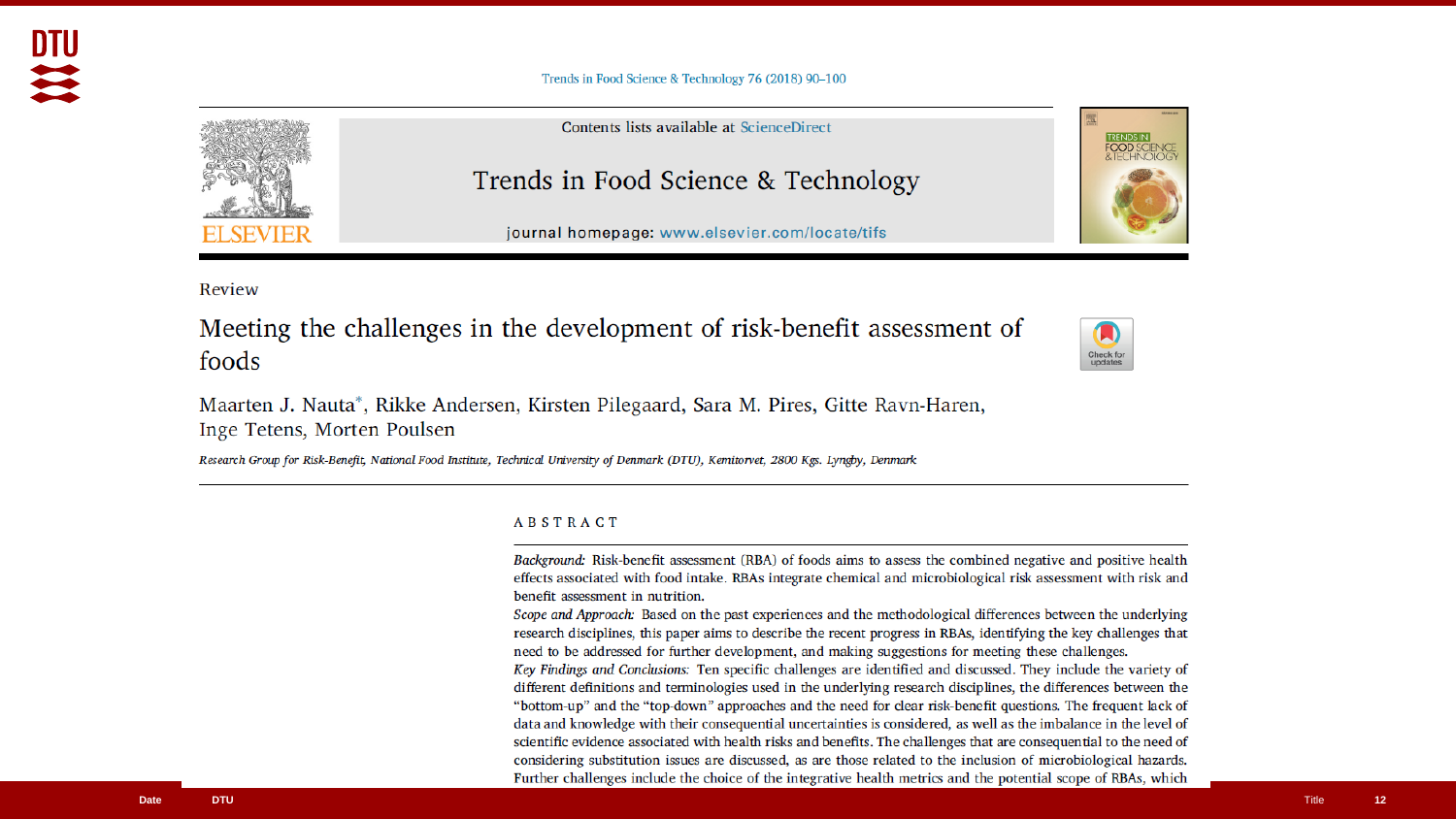| Topic                                           | Challenge                                                                                                                                                                                                                                                                                               | Suggested way forward                                                                                                                                                                                                                       |
|-------------------------------------------------|---------------------------------------------------------------------------------------------------------------------------------------------------------------------------------------------------------------------------------------------------------------------------------------------------------|---------------------------------------------------------------------------------------------------------------------------------------------------------------------------------------------------------------------------------------------|
| <b>Definitions</b><br>Top-down versus bottom-up | Definitions of basic concepts differ between disciplines underlying RBA.<br>Risk and benefit assessments can be based on top-down human<br>observational evidence or bottom-up risk assessment approaches,<br>which may provide different health effect estimates of food compounds<br>or contaminants. | Create awareness and reach consensus.<br>Perform studies that combine the two approaches to compare potential<br>bias and uncertainties, either by case studies or simulation studies.                                                      |
| Risk-benefit question                           | A wide and confusing range of questions is possible, which may require<br>different methods.                                                                                                                                                                                                            | Define the risk-benefit question in close collaboration with risk-benefit<br>managers. Categorise questions and frame the risk-benefit question<br>schematically.                                                                           |
| Lack of data and knowledge;<br>uncertainty      | Missing data and knowledge can lead to large uncertainties attending<br>RBA.                                                                                                                                                                                                                            | Identify, characterise and communicate uncertainties; fill up the crucial<br>identified data gaps.                                                                                                                                          |
| Imbalance of level of<br>evidence               | The level of evidence required for benefits is usually larger than for<br>risks, hence risks are more likely to be included in RBAs.                                                                                                                                                                    | Put emphasis on the size of the health effect rather than on the presence<br>or absence of the health effect.                                                                                                                               |
| Substitution                                    | When an alternative intake scenario implies a change in consumption<br>of one food product, it will have consequences for others. There can be<br>many options for substitution.                                                                                                                        | Find a comparable food product and include it in the analysis, use<br>isocaloric alternatives, or compare several scenarios.                                                                                                                |
| Quantitative metrics                            | Qualitative and quantitative approaches can be used and various health<br>metrics can be selected. They can be applied both at population level<br>and individual level.                                                                                                                                | More than one metric can be useful, quantitative assessments can be<br>preferable even if the risk-benefit balance is clear. Well balanced choices<br>for the metrics applied have to be made when the risk-benefit question is<br>defined. |
| Including microbiology                          | Microbiology is not well integrated in current RBA methods, definitions<br>and concepts may be different. Yet it is an intrinsic part of food safety<br>with significant health implications and therefore it should be included<br>in RBAs.                                                            | Perform more RBAs that include microbiological hazards, take<br>advantage of experience in disease burden estimation and risk ranking.                                                                                                      |
| Scope                                           | The scope of RBAs can be extended beyond health concerns, for<br>example by including costs and environmental sustainability.                                                                                                                                                                           | Develop methods and metrics to do this further, integrate methods such<br>as LCA and MCDA into RBAs.                                                                                                                                        |
| Application                                     | The (Quantitative) RBA methodology has not yet been applied much, it<br>is unclear to what extent the developed methods are practically<br>applicable.                                                                                                                                                  | With case studies, show how useful the RBA can be in different areas and<br>discuss experiences.                                                                                                                                            |

A summary of the challenges in risk-benefit assessment as discussed in this paper, with a brief indication of the proposed way forward.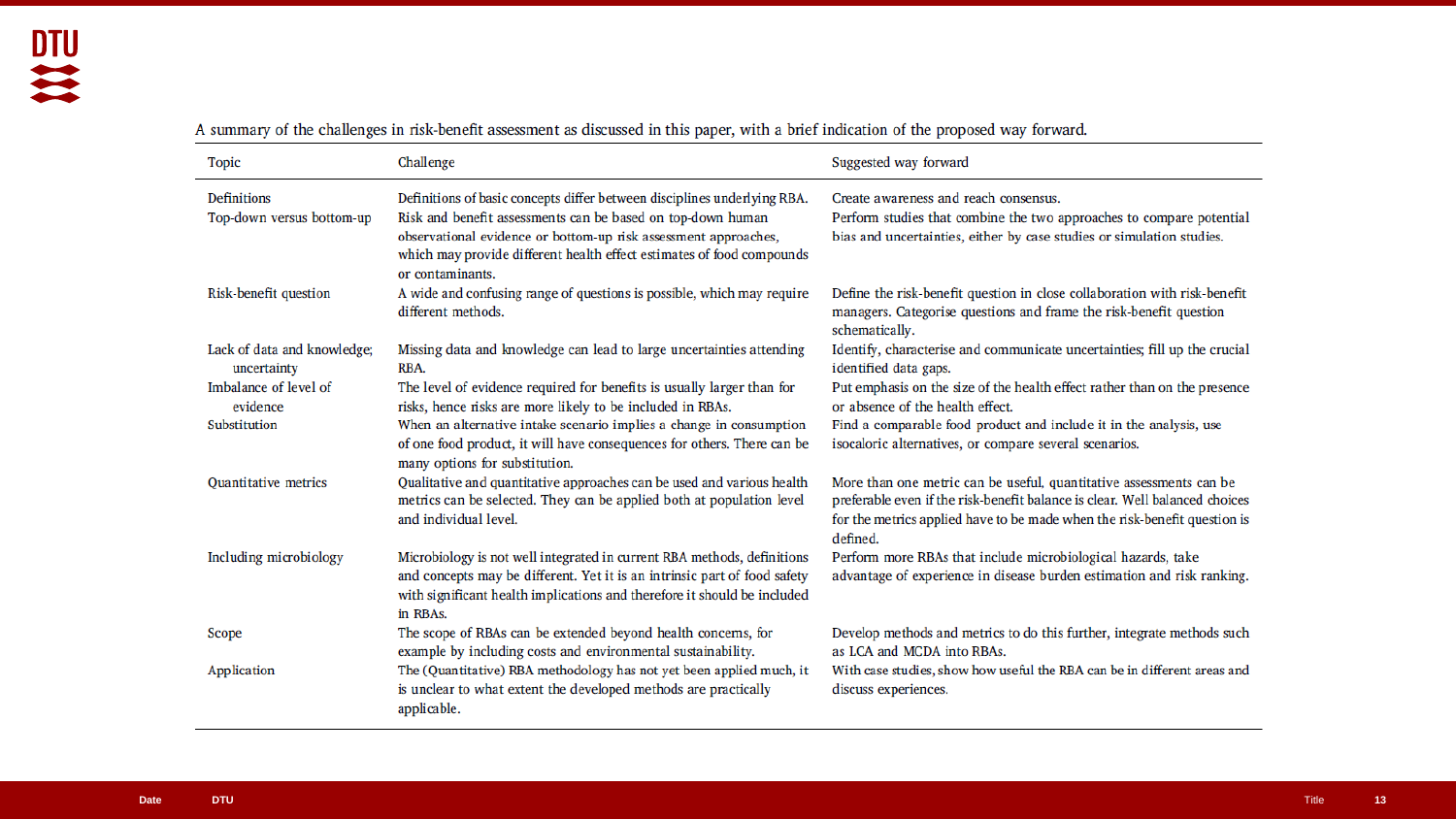#### A summary of the challenges in risk-benefit assessment as discussed in this paper, with a brief indication of the proposed way forward.

| <b>Topic</b>                               | Challenge                                                                                                                                                                                                                                                                                               | Suggested way forward                                                                                                                                                                                                                       |
|--------------------------------------------|---------------------------------------------------------------------------------------------------------------------------------------------------------------------------------------------------------------------------------------------------------------------------------------------------------|---------------------------------------------------------------------------------------------------------------------------------------------------------------------------------------------------------------------------------------------|
| Definitions<br>Top-down versus bottom-up   | Definitions of basic concepts differ between disciplines underlying RBA.<br>Risk and benefit assessments can be based on top-down human<br>observational evidence or bottom-up risk assessment approaches,<br>which may provide different health effect estimates of food compounds<br>or contaminants. | Create awareness and reach consensus.<br>Perform studies that combine the two approaches to compare potential<br>bias and uncertainties, either by case studies or simulation studies.                                                      |
| Risk-benefit question                      | A wide and confusing range of questions is possible, which may require<br>different methods.                                                                                                                                                                                                            | Define the risk-benefit question in close collaboration with risk-benefit<br>managers. Categorise questions and frame the risk-benefit question<br>schematically.                                                                           |
| Lack of data and knowledge;<br>uncertainty | Missing data and knowledge can lead to large uncertainties attending<br>RBA.                                                                                                                                                                                                                            | Identify, characterise and communicate uncertainties; fill up the crucial<br>identified data gaps.                                                                                                                                          |
| Imbalance of level of<br>evidence          | The level of evidence required for benefits is usually larger than for<br>risks, hence risks are more likely to be included in RBAs.                                                                                                                                                                    | Put emphasis on the size of the health effect rather than on the presence<br>or absence of the health effect.                                                                                                                               |
| Substitution                               | When an alternative intake scenario implies a change in consumption<br>of one food product, it will have consequences for others. There can be<br>many options for substitution.                                                                                                                        | Find a comparable food product and include it in the analysis, use<br>isocaloric alternatives, or compare several scenarios.                                                                                                                |
| Quantitative metrics                       | Qualitative and quantitative approaches can be used and various health<br>metrics can be selected. They can be applied both at population level<br>and individual level.                                                                                                                                | More than one metric can be useful, quantitative assessments can be<br>preferable even if the risk-benefit balance is clear. Well balanced choices<br>for the metrics applied have to be made when the risk-benefit question is<br>defined. |
| Including microbiology                     | Microbiology is not well integrated in current RBA methods, definitions<br>and concepts may be different. Yet it is an intrinsic part of food safety<br>with significant health implications and therefore it should be included<br>in RBAs.                                                            | Perform more RBAs that include microbiological hazards, take<br>advantage of experience in disease burden estimation and risk ranking.                                                                                                      |
| <b>Scope</b>                               | The scope of RBAs can be extended beyond health concems, for<br>example by including costs and environmental sustainability.                                                                                                                                                                            | Develop methods and metrics to do this further, integrate methods such<br>as LCA and MCDA into RBAs.                                                                                                                                        |
| Application                                | The (Quantitative) RBA methodology has not yet been applied much, it<br>is unclear to what extent the developed methods are practically<br>applicable.                                                                                                                                                  | With case studies, show how useful the RBA can be in different areas and<br>discuss experiences.                                                                                                                                            |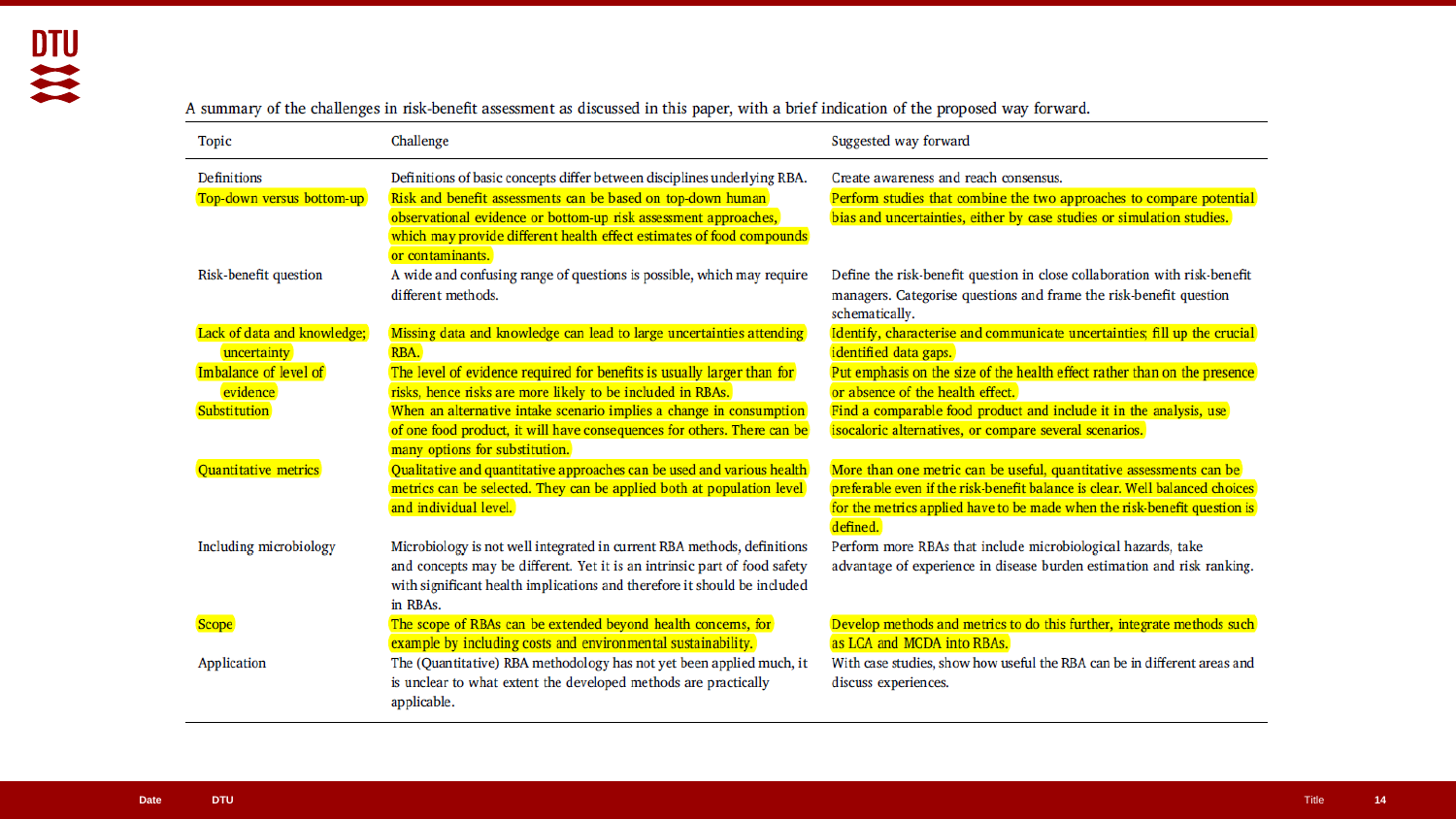## **Definitions**

The different approaches used in the disciplines contributing to RBA apply different terminology or may apply the same terminology in a different way

Dissimilar definitions can lead to confusion and lack of understanding of the risk-benefit question

Applies to concept like "Hazard, Risk, Benefit"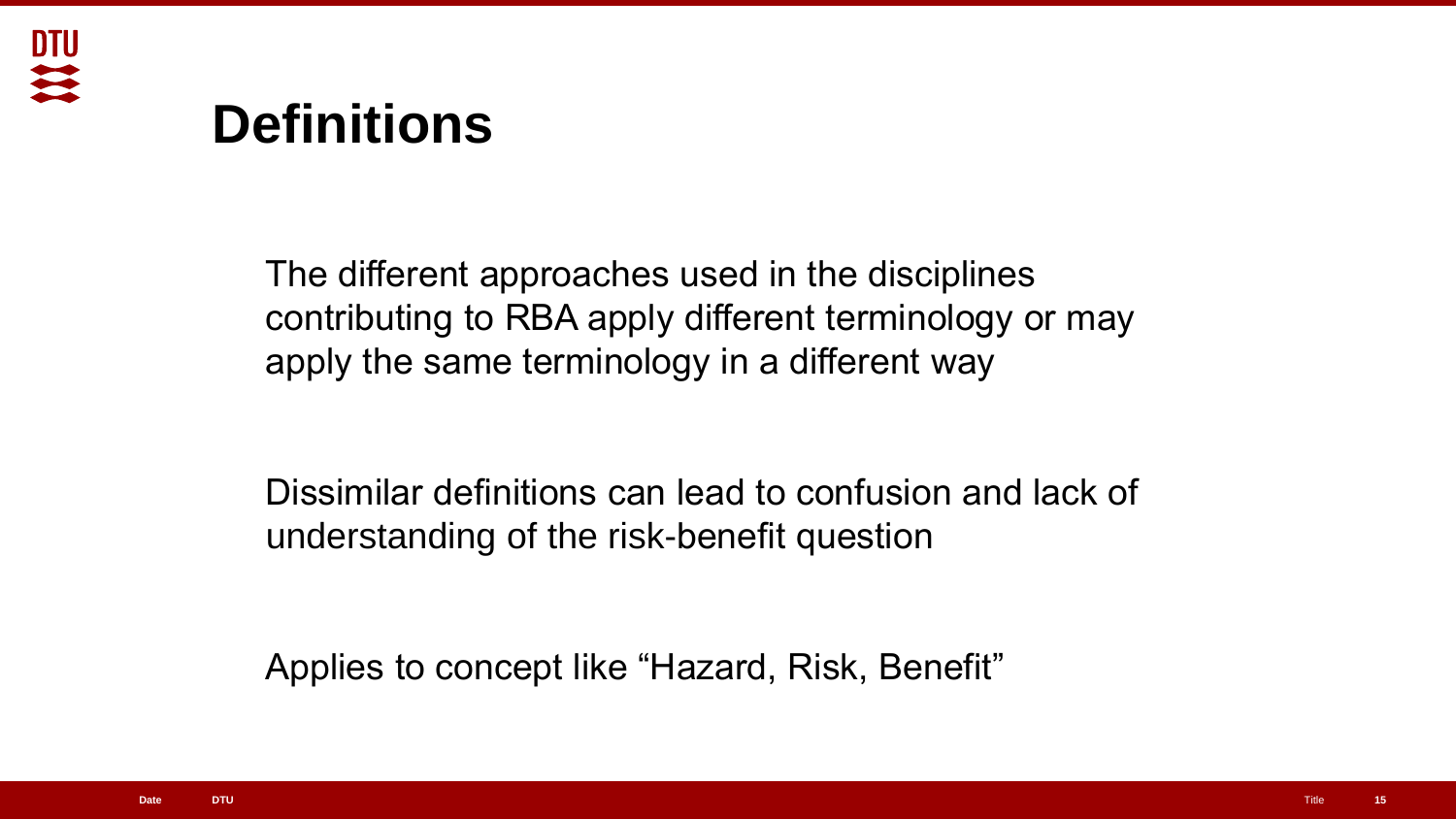

## **Top-down versus bottom-up**

The approaches are characterised by their different starting point

**Top-down**: starts with the incidence of a health outcome in the consumer taken from epidemiological studies. Estimation of metrics such as the odds ratio or the relative risk

Advantage: based on actual health effects, measured in specified populations.

Weaknesses: observed associations are not a proof of causation and many data are required if the health effect of interest is small

**Bottom-up**: starts with the food product, food compound or contaminant, followed by an exposure assessment and a dose-response model (The risk assessment approach)

Advantage: a direct causal link between intake of the food product or food compound (or contaminant)

Disadvantage: uncertainty regarding the dose-response and extrapolation from animal studies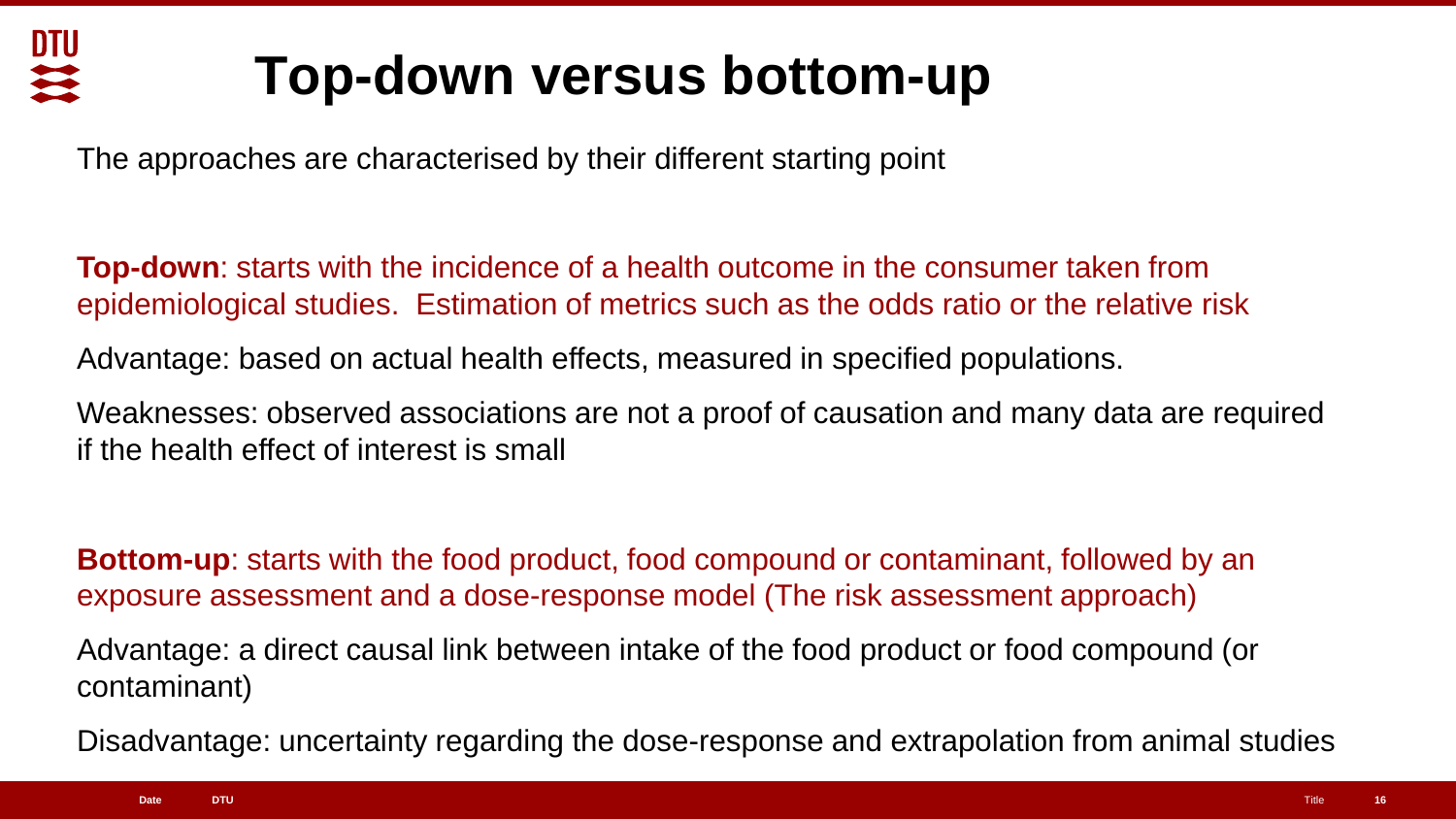

## **Top-down versus bottom-up**

Both approaches can be used in the same RBA

Choice of approach is depending on the availability of data (feasibility of acquiring the requested data and the quality of the studies providing the data)

Studies that combined and compared bottom-up and top-down approaches may help clarify how the two methods can be integrated in RBA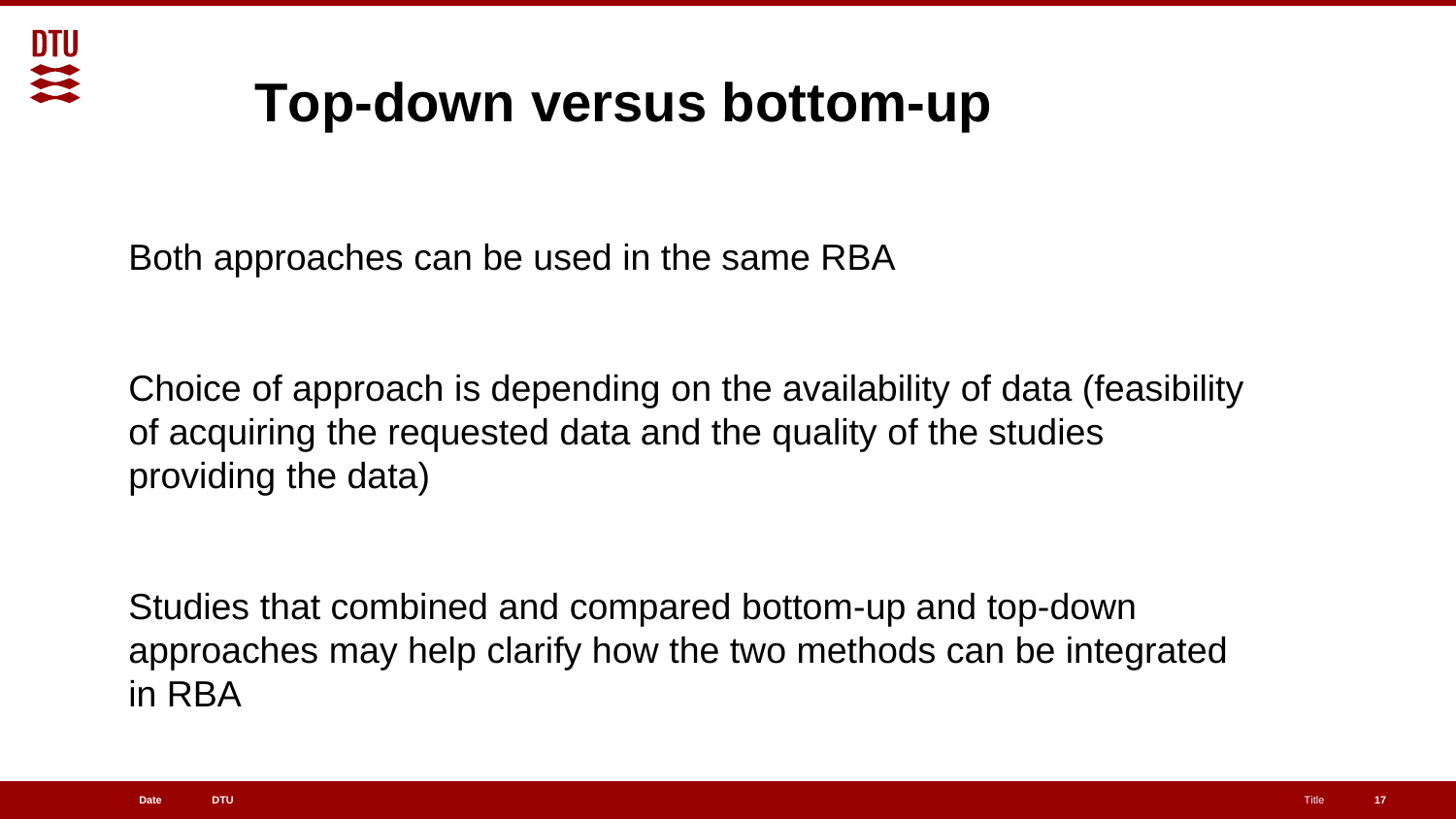

## **Risk-benefit question**

The RB-question/Problem formulation is essential to specify the benefit–risk problem that will be investigated

It describes the purpose, scope and limitations of the assessment to ensure that the outcome is relevant

Make the RBQ in close collaboration with the risk-benefit manager if the outcome of the assessment is intended for political initiatives

To clarify the elements in the risk-benefit question a schematic framing of the risk-benefit question can be used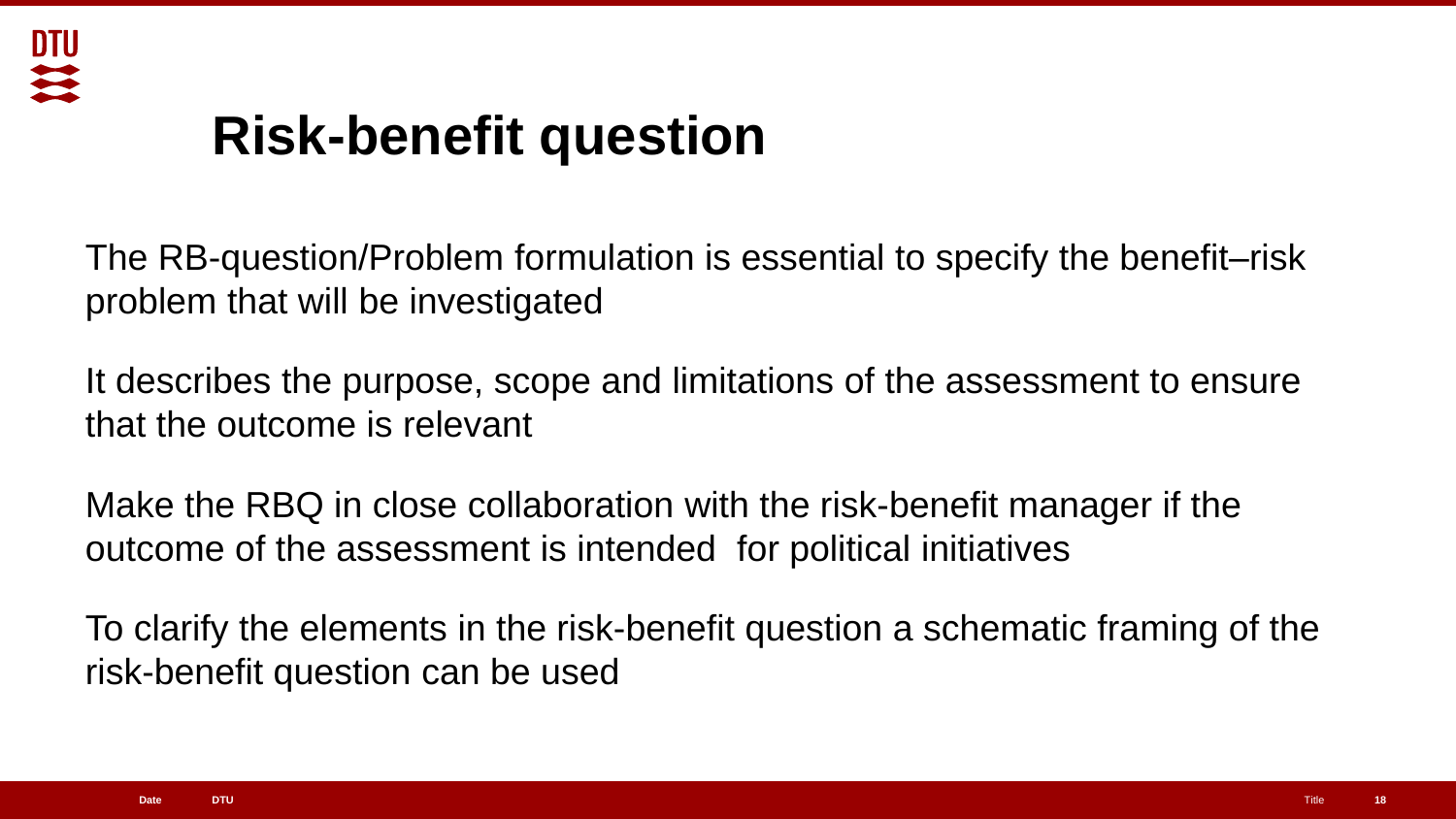## **Lack of data and knowledge; uncertainty**

The need for data in RBA are large and diverse and we often face data gaps and lack of knowledge (lack of human data, information on dose-response and intake levels for specific population groups)

This is also faced in other assessments (such as risk assessments)

Due to limited data and lack of knowledge the uncertainty may be large, and characterising this uncertainty is crucial in the risk-benefit assessment

The identified uncertainties should be explicitly addressed and characterized in the assessment and clearly communicated

RBA models can identify the most important data gaps and crucial lack of knowledge. Thus guide future data generation and research

**DTU**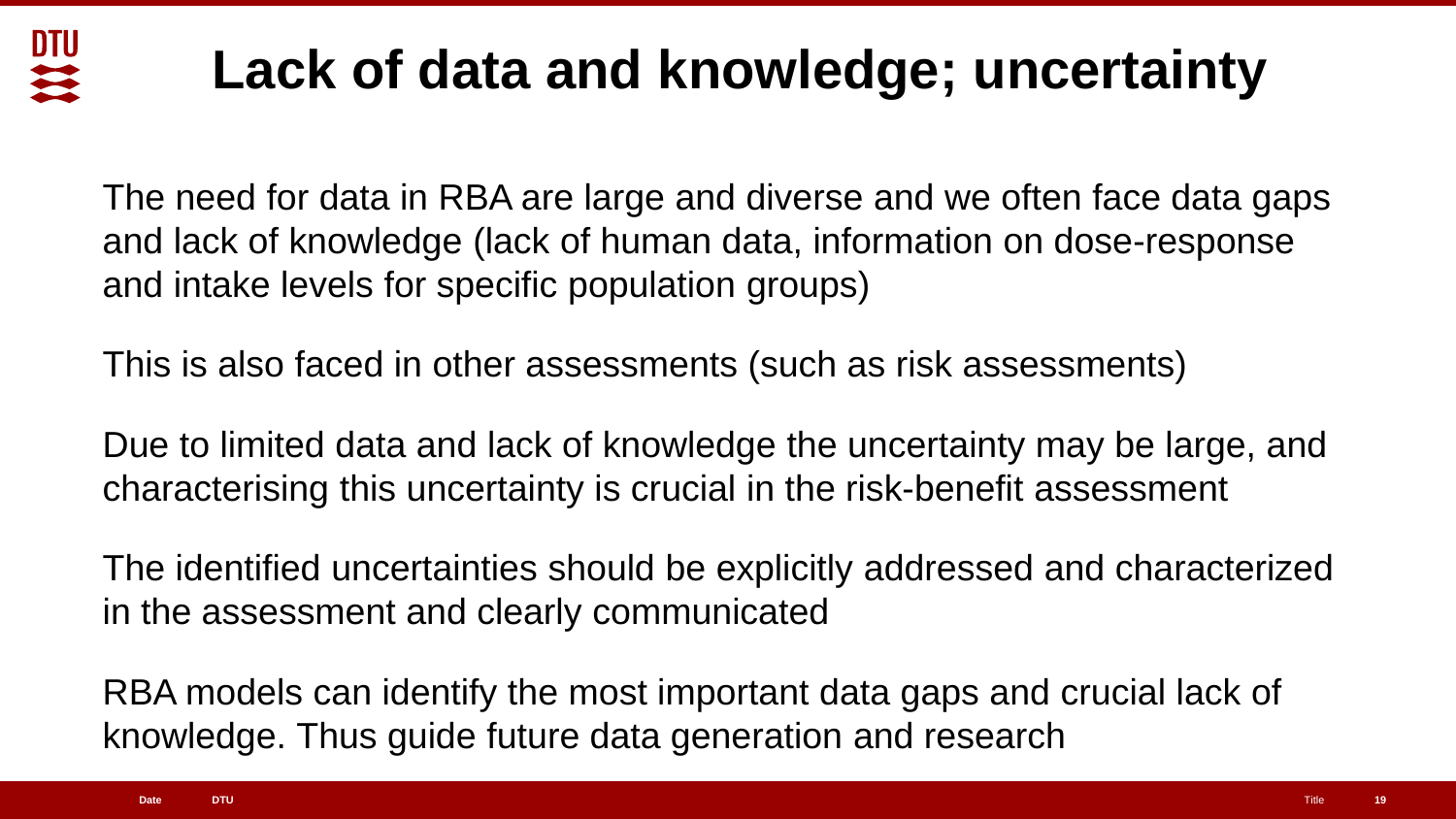

## **Imbalance of level of evidence**

The level of scientific evidence needed for identifying negative and/or positive health effects of a food compound, food or diet is not consistent

For health claims, a nutritional benefit needs to be scientifically substantiated with convincing evidence of the cause and effect relationship, before it can be accepted

The scientific evidence needed for identifying risks or negative health effects may be small, as only an indication of a risk is sufficient for the scientific substantiation

Therefore, risks are more likely to be included in an RBA than benefits, thus leading to a potential bias in the RBA

A paradigm shift from the RBA as a sum of risk and benefit assessment to the RBA as a well-integrated risk-benefit assessment is needed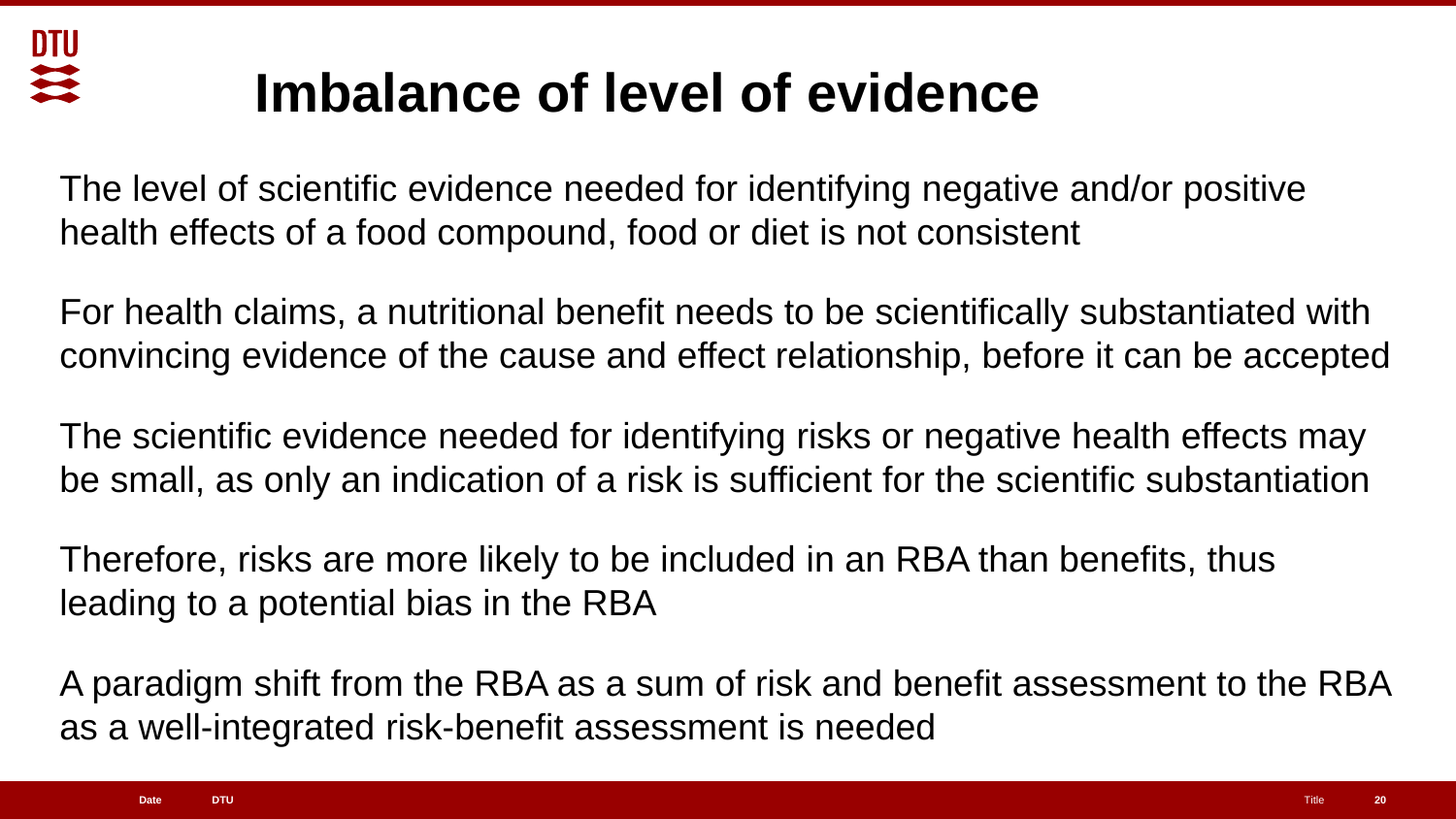

## **Substitutions**

RBA compares two or more intake scenarios, defined by a specified changes in the amount or type of food consumed

However, these specified changes in intake may also change the intake of other food products to compensate for the part of the diet that is deleted or added

Despite this "substitution" is rarely included in RBA

DTU has now developed a substitution model (deterministic and probabilistic)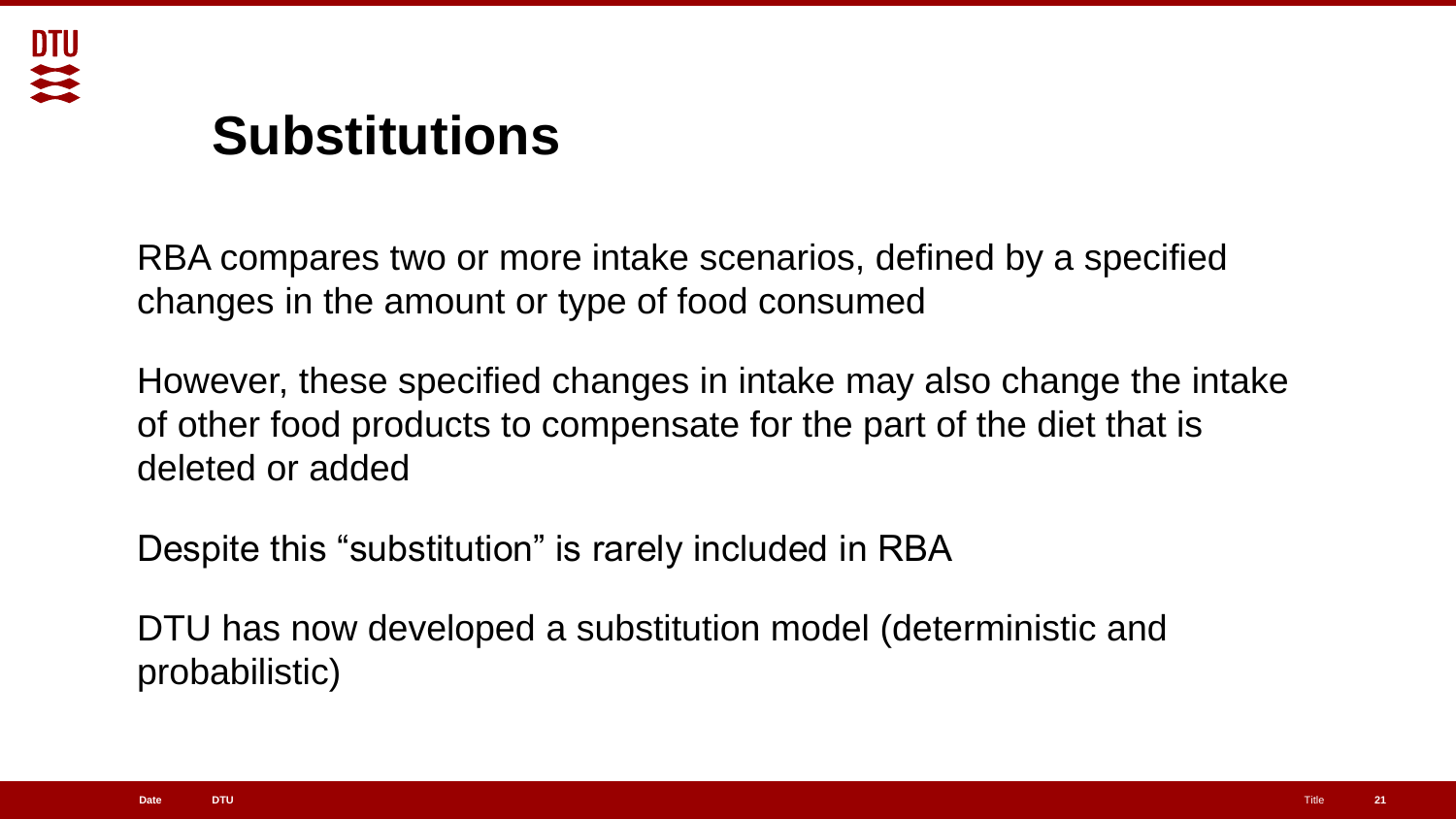

## **Quantitative metrics**

The DALY is increasingly used for risk ranking and in burden of disease studies as a population metric

Other metrics can be used, such as monetary integrated metrics like the

Cost-of-illness, which aims to calculate the direct and indirect monetary costs to society related to disease and death

or Willingness-to-pay

The use of the DALY is an established choice in RBAs, but is difficult to communicate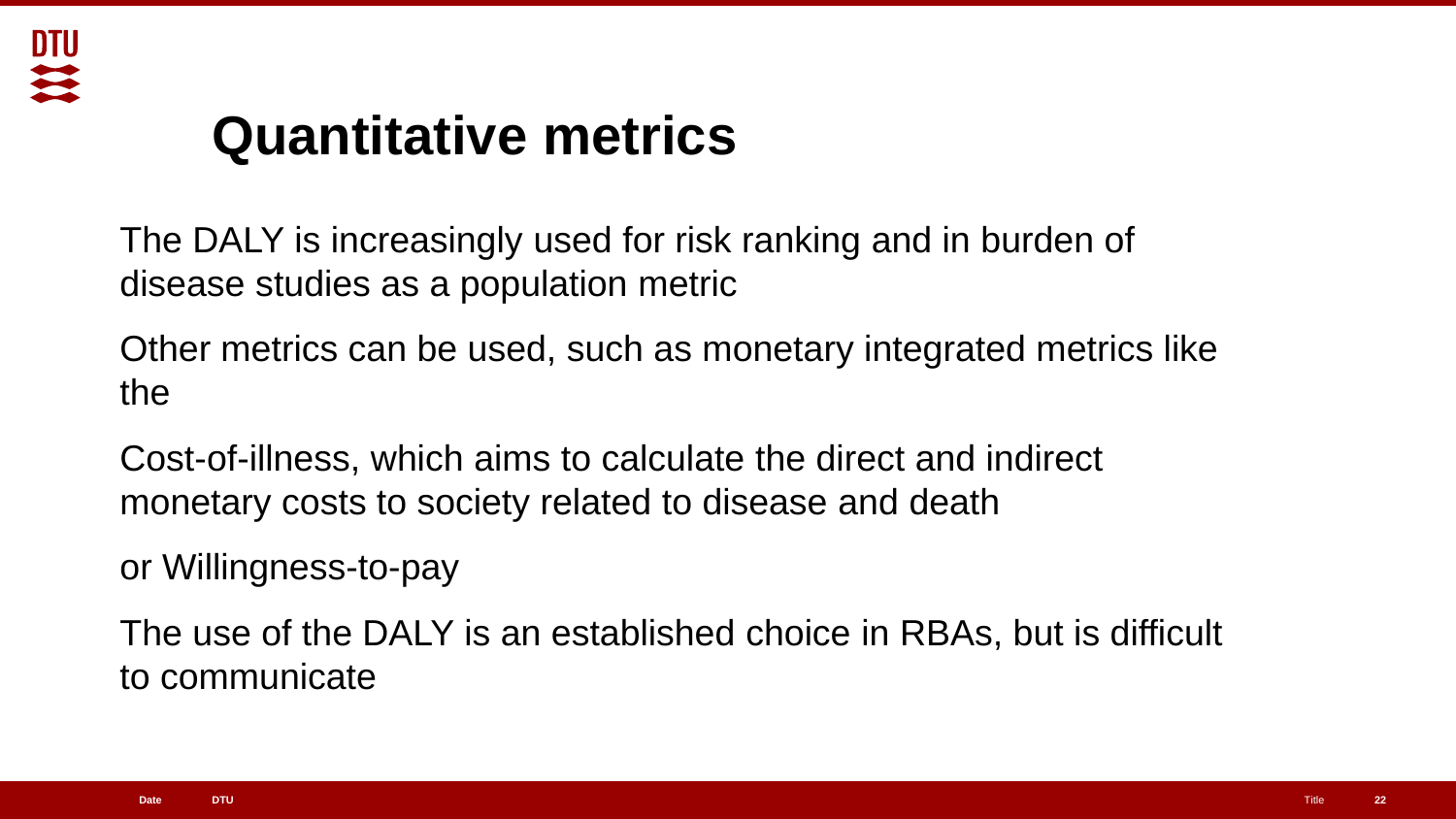## **Communication**

How would you communicate the following:

"The RBA showed that the net DALY calculated from a reference (0 g salmon/week) and alternative scenario (200 g salmon/week) in Denmark was - 15.8 DALY/100.000"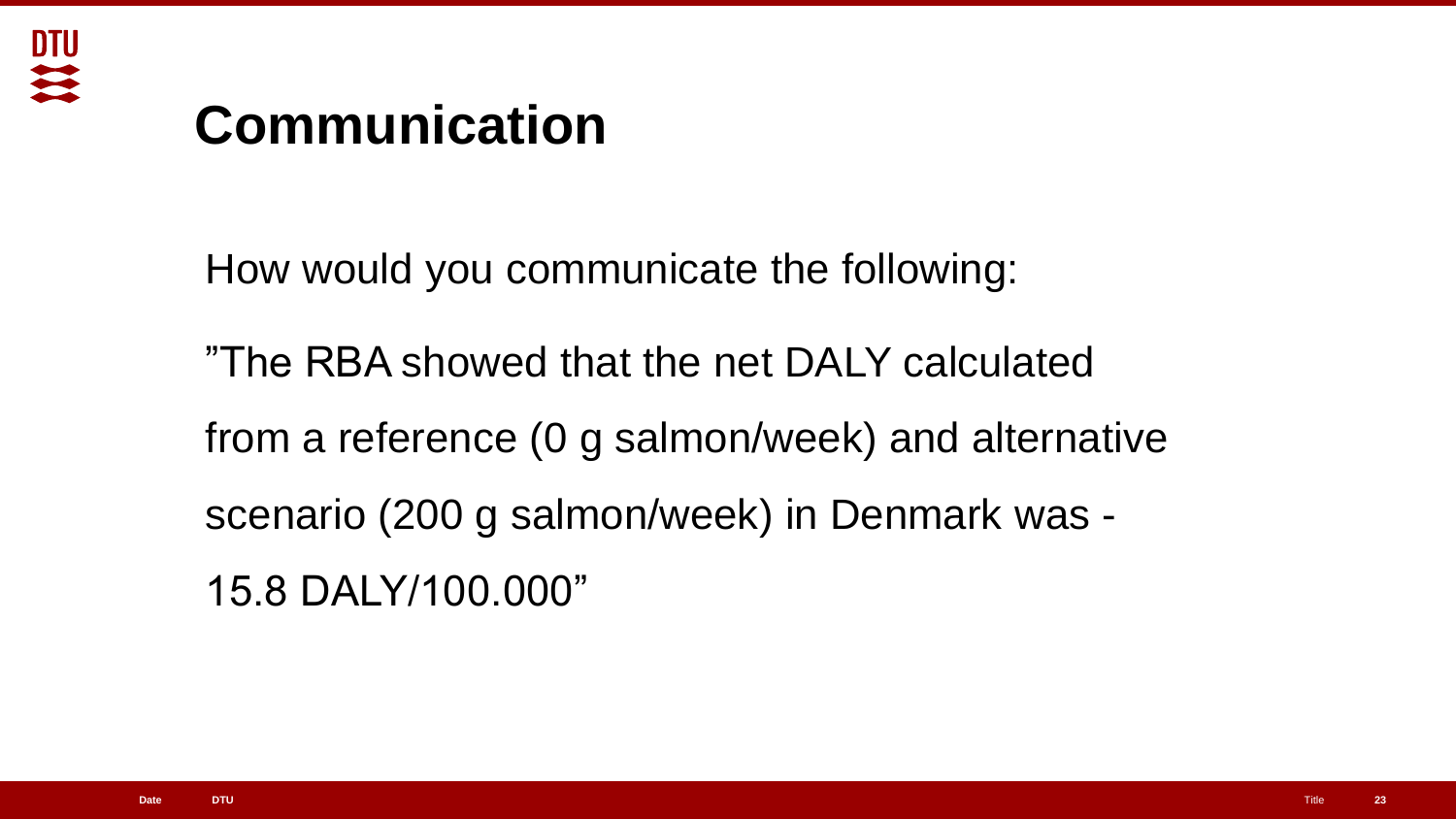

## **Microbiology**

Microbiology are not well-presented in the performed RBA

Despite it seems (GBD) that the disease burden related to the exposure to microorganisms may be larger than that for chemicals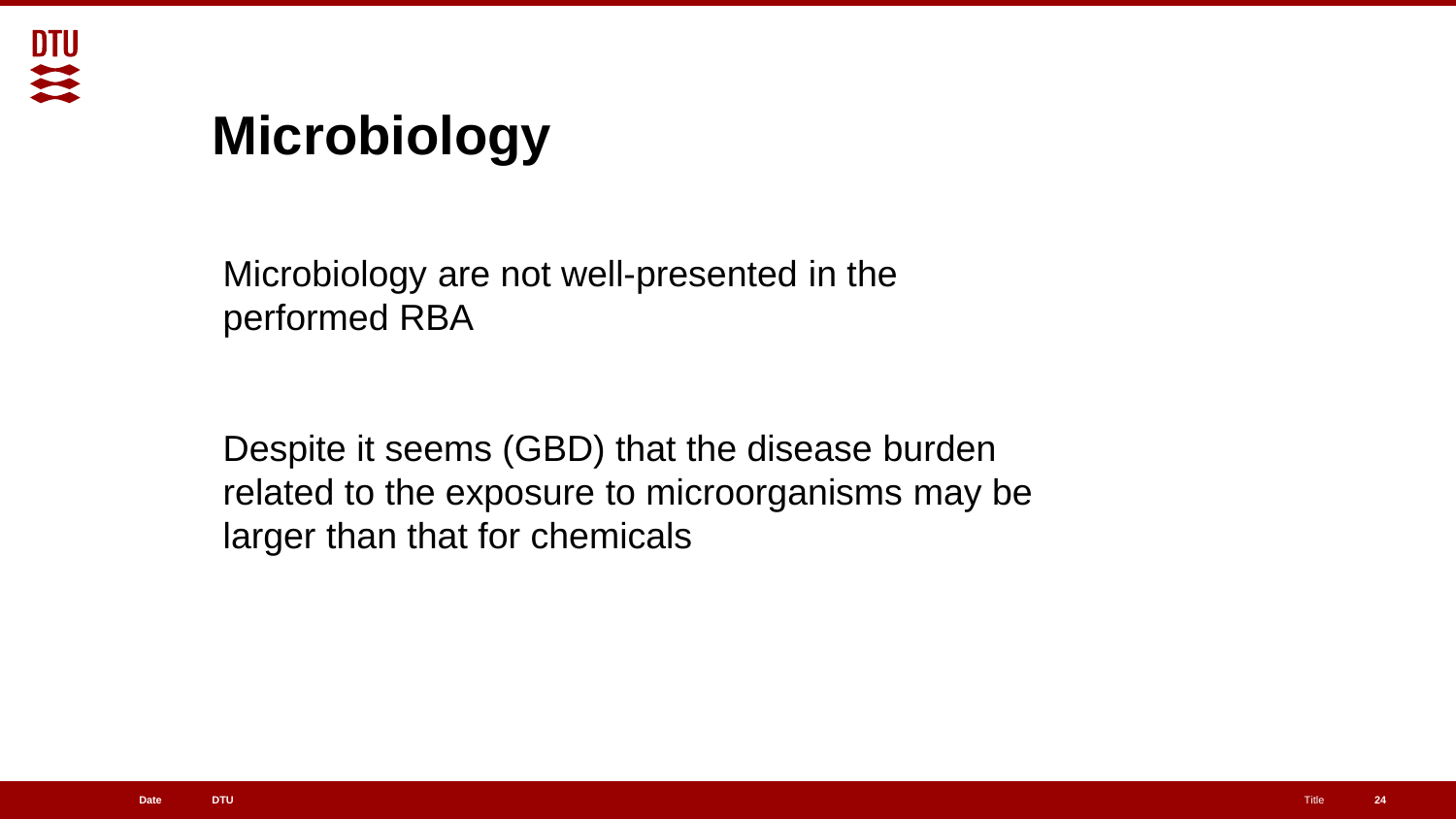Where do you see the challenges in RBA?

- 1) for those RBA already made?
- 2) For those RBA you have to do yourself?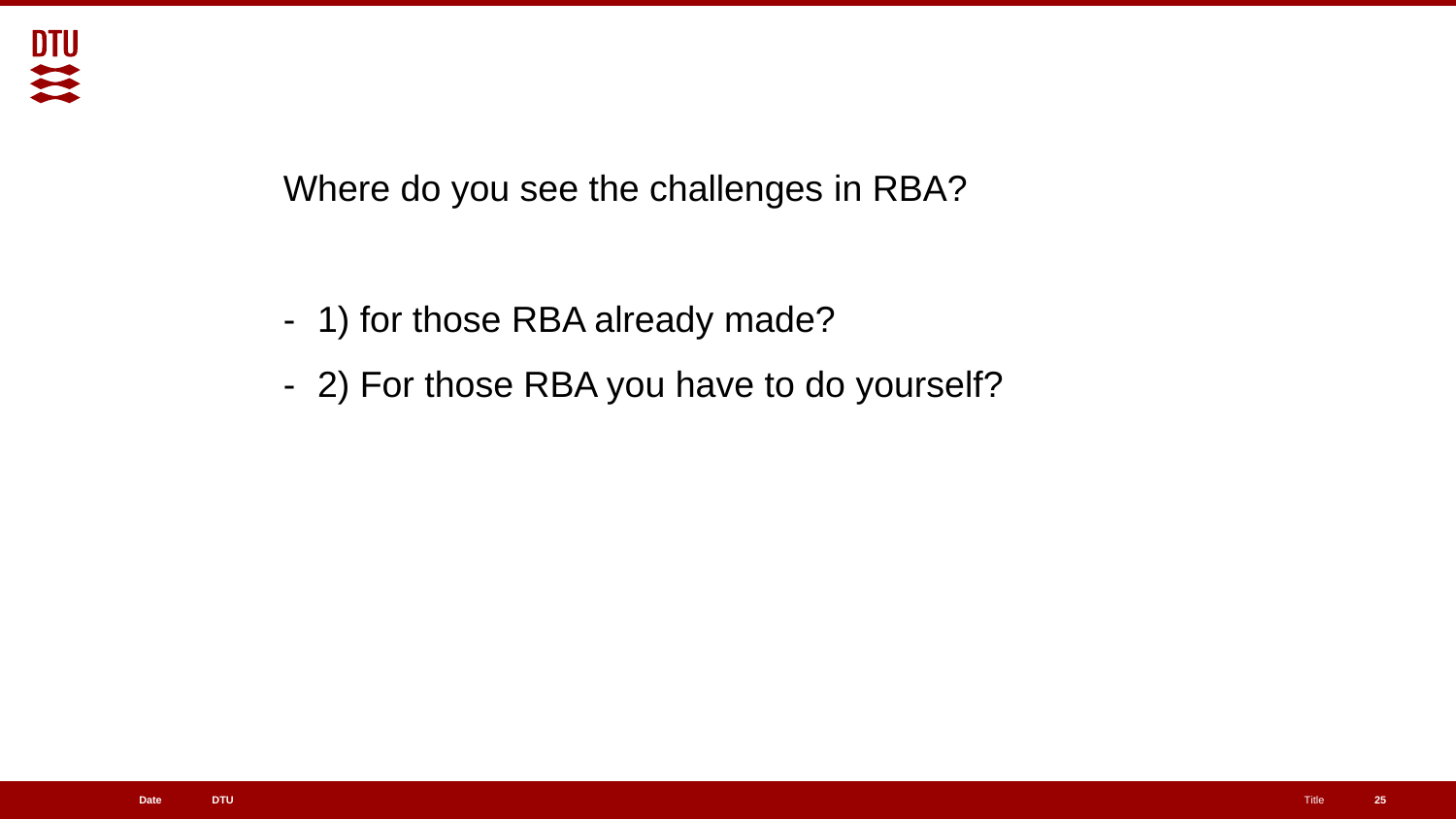

In RBA research the end-point is the human health impact of food intake scenarios, but..

RBA based only on health will not be sufficient to address risk management and societal questions, and including non-health factors is inevitable and necessary

Need to consider and balance the health impacts of changes in food intake with effects on other factors such as **sustainability, consumer preferences, the economy, and societal values**

The question whether other disciplines should be included in the RBA must be included in the risk benefit question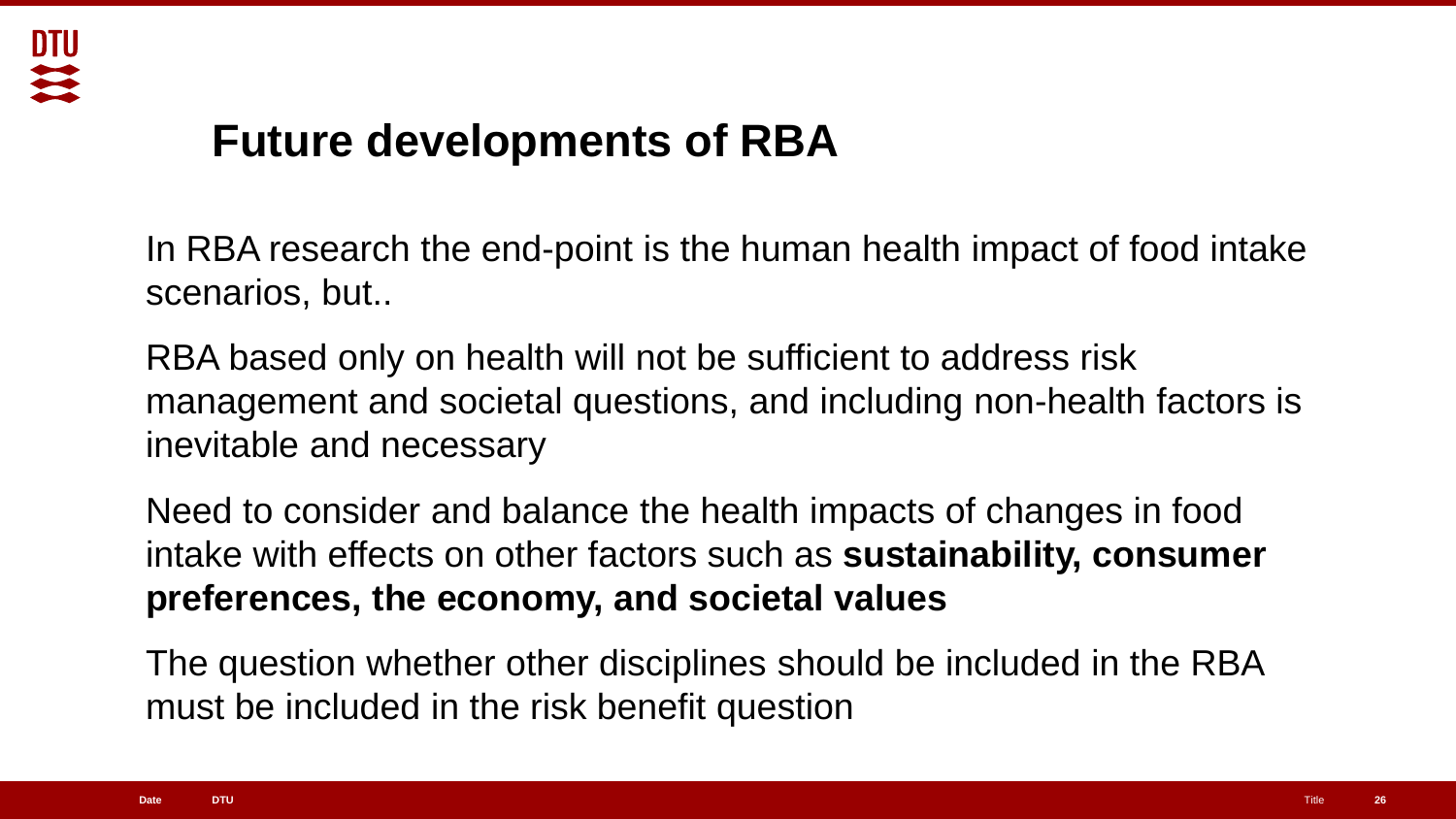An integrated approach requires an interdisciplinary procedure as well as exchange of data from the different disciplines involved

However, adding such factors makes the analysis more complex, potentially less transparent and more difficult to update

Also, it increases the number of stakeholders involved, and requires a methodology in which those effects can be transparently weighted and compared

Multi-Criteria Decision Analysis (MCDA) has been designed to address such complex decision problems, while making the analysis transparent and systematic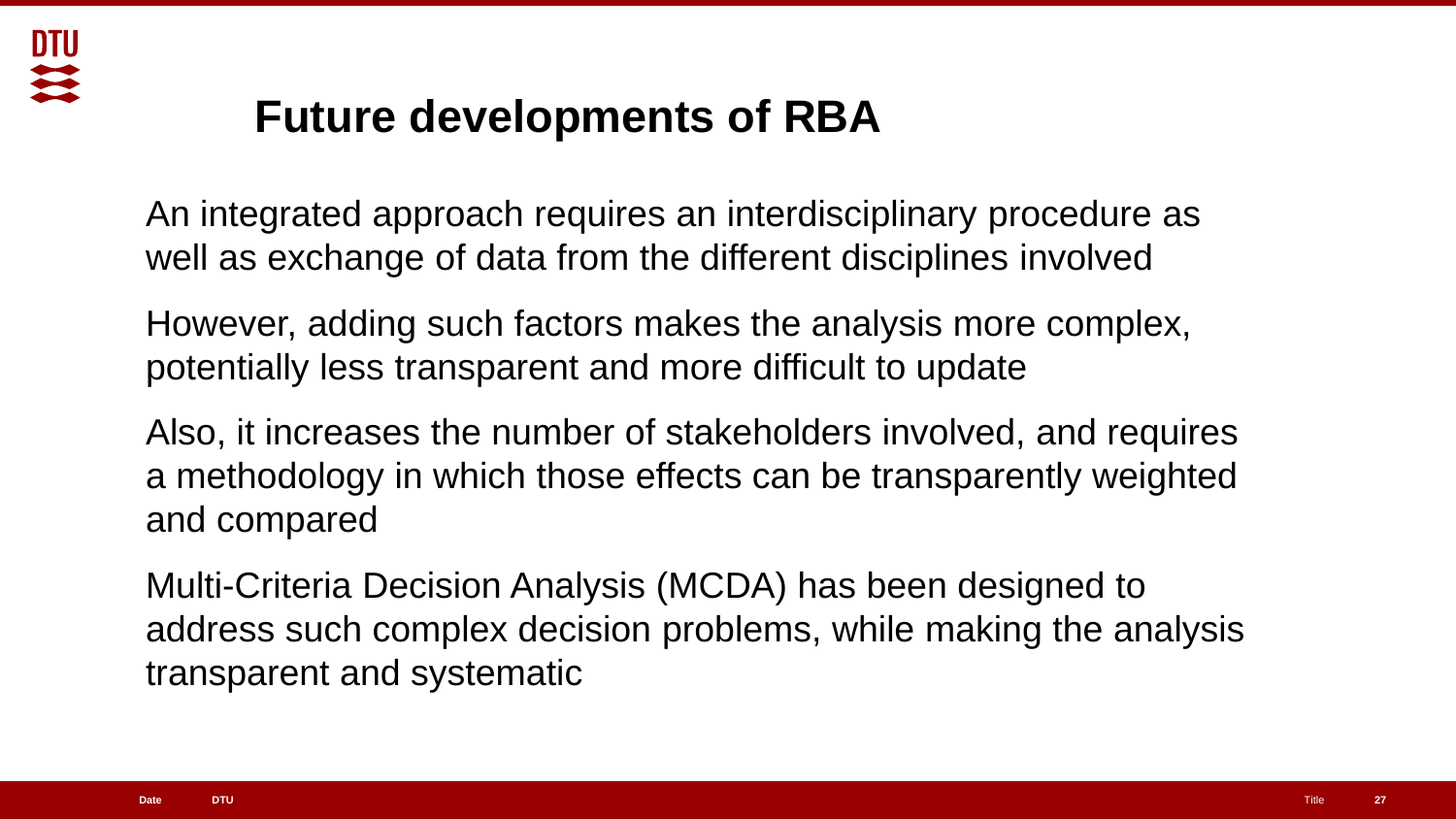

MCDA is a robust decision analysis tool that integrates different factors (i.e. criteria), while considering the preference and values of policy makers as well as stakeholders

MCDA has been used to balance risk and benefits of pharmaceutical drugs, emerging technologies, and in a framework that could be applied to foods

The challenges associated with incorporating other factors relevant to policy decision besides the typical RBA will not be the application of MCDA, but rather with the different magnitudes of uncertainty and the data available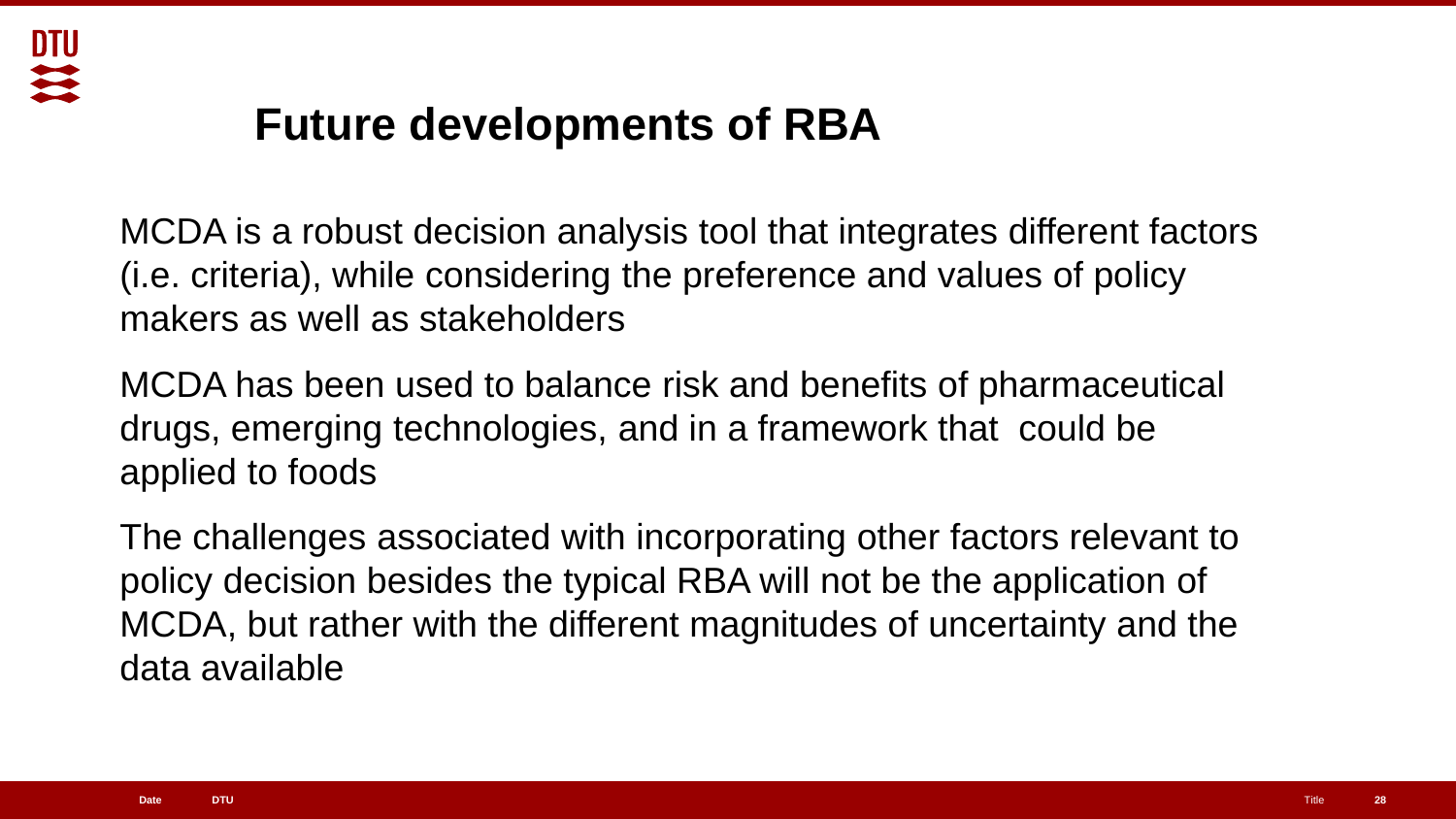

Sustainability is not easily quantified by a single indicator. Several indicators in the area of food exist, such as greenhouse gas emission, water use, biodiversity, and others

The choice for the most suitable indicator and/or weighing between them must be made depending on the assessment and the question asked

Sustainability is not the only issue when it comes to the actual behavioral motives related to food. Consumer motives like convenience, enjoyment and cost also play a role

Further prosperity motives like employment and export and ethical issues like animal welfare are also involved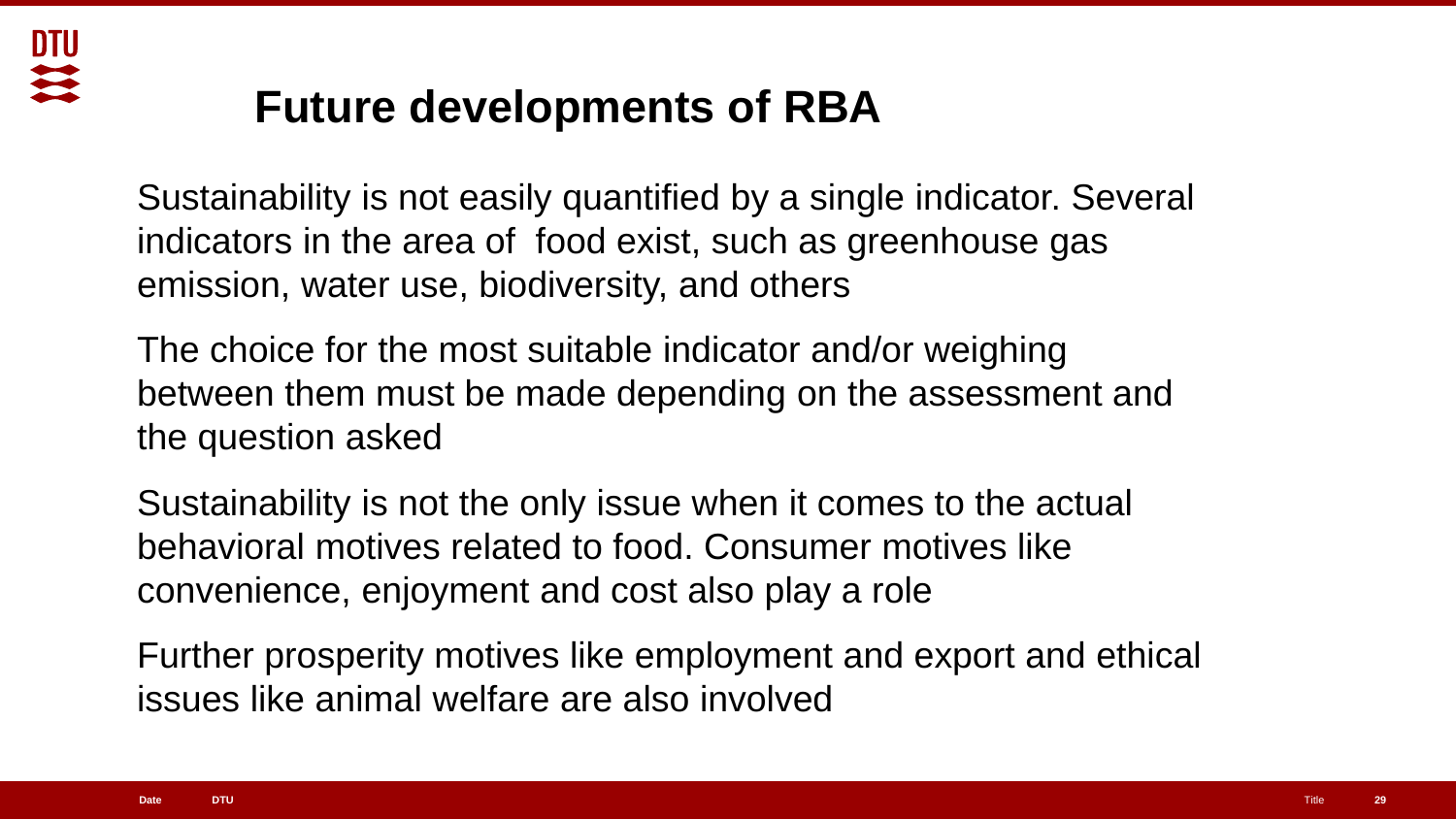Could you think of other parameters that could be included in a broad RBA?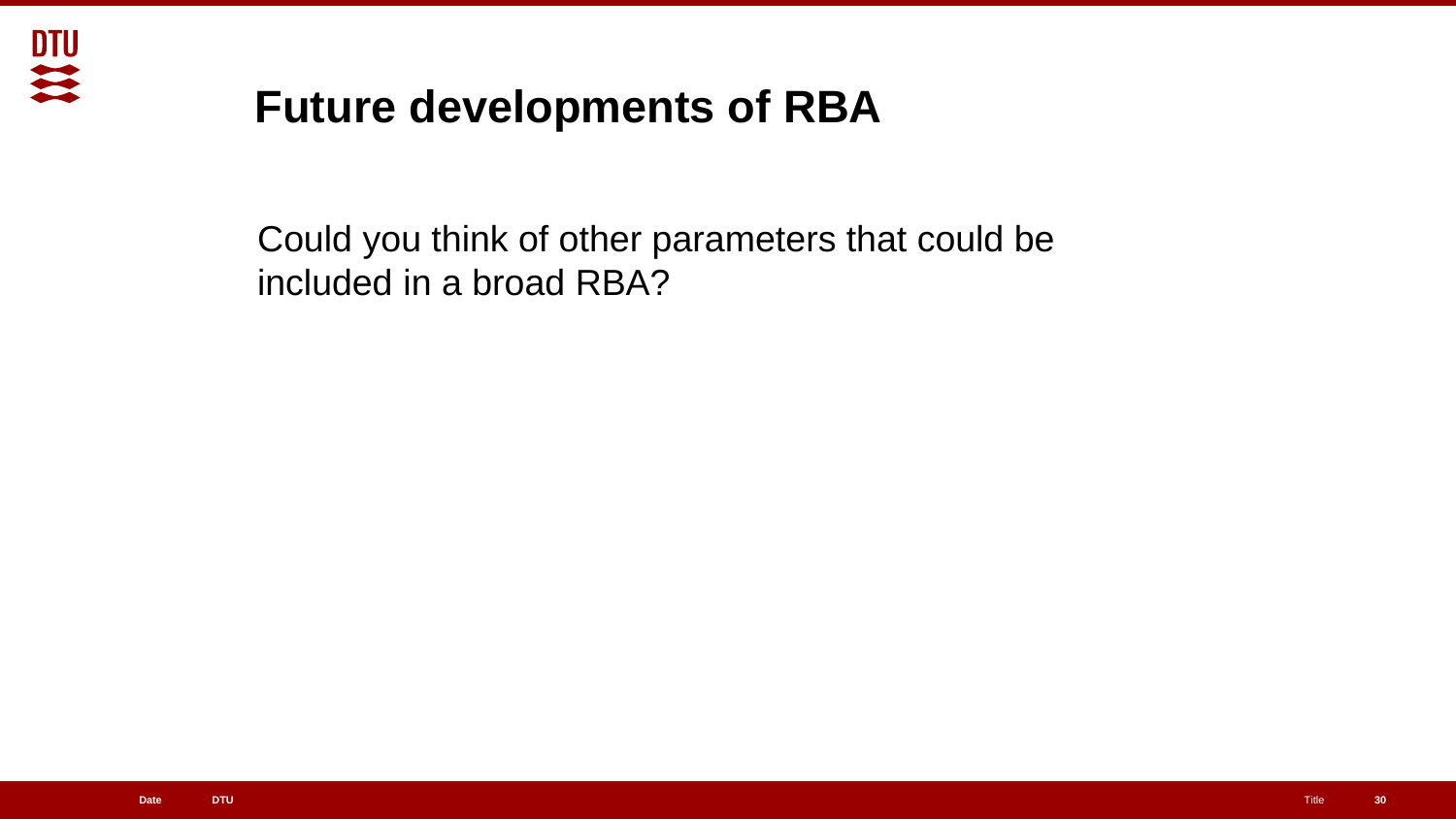

#### **Take home messages**

- RBA is relevant because most foods we consume impact health in both positive and negative directions.
- The RBQ may be formulated from either of the 3 levels of aggregation, but it is only a RBA if health is impacted in opposite directions.
- DALY is the common health metric most often applied in RBA, but it might have limitations or can be accompanied/supported by other metrics.
- There is a challenge in comparing risks and benefits due to the inherent difference in the purpose of each research discipline
- Benefits should not be an excuse to introduce risks, but it may be a reason to accept risks.